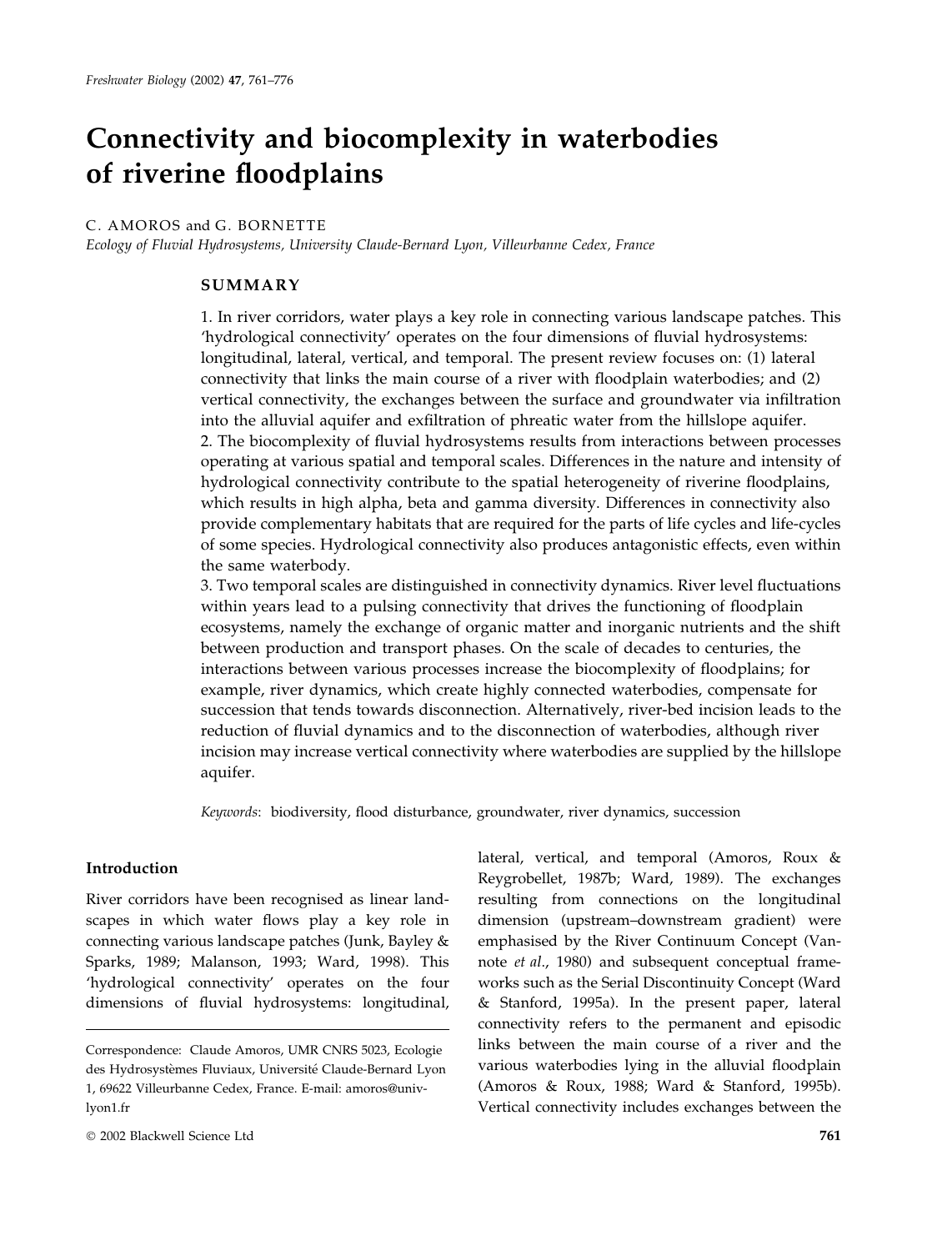surface and groundwater via infiltration into the alluvial aquifer (seepage) and the exfiltration of phreatic water from the hillslope aquifer (Danielopol & Marmonier, 1992; Stanford & Ward, 1993). The temporal dimension relates to changes occurring on both annual (hydrological phases, unpredictable fluctuations within and between years) and historical scales (decades to centuries) (Sedell & Froggatt, 1984; Bravard, Amoros & Pautou, 1986; Petts, Moller & Roux, 1989).

The concept of fluvial hydrosystem is based on the prominent functions of water through: (1) the hydrological connectivity responsible for exchanges between landscape patches, and (2) the kinetic energy of running water responsible for the fluvial dynamics. Interactions between these two water functions are a major source of complexity in riverine landscapes, as hydrological connectivity depends on fluvial dynamics (e.g. patches connecting during river floods, erosion giving rise to new channels that permanently connect some patches), whereas fluvial dynamics are favoured by hydrological connectivity (e.g. connections that permit the passage of running water to maintain its velocity and thereby its eroding force).

In the present paper, we focus on the lateral dimension, specifically on the aquatic patches of the landscape, i.e. the 'riverscape' sensu Malard, Tockner & Ward (2000). The most upstream headwaters and the downstream delta regions are not addressed here. The relationship between hydrological connectivity and biocomplexity depends on the exchange of living organisms and gene flow through extinction and colonisation processes, and also on community composition and dynamics resulting from other processes such as natural disturbance, ecological succession, modification of habitat conditions, and nutrient and food supply. We begin by reviewing the spatial heterogeneity of floodplain waterbodies and consequences on the  $\alpha$ ,  $\beta$  and  $\gamma$  diversity of different taxonomic groups. We then briefly address the role of connectivity in providing access to complementary habitats for species requiring more than one habitat type during their life cycles. In the third section of this paper, we propose an explanation for the conflicting results of different studies, some of which report positive relationships between connectivity and a given parameter, whereas others report negative relationships. The final section examines connectivity dynamics over

two time scales, the seasonal/annual flow pulses that determine the exchanges of nutrients, organic matter and living organisms between the diverse waterbodies of the floodplain, and the long-term phenomena (decades to centuries) involving ecological succession, channel migration, and river bed incision. In addition, major interactions between the processes operating at different spatial and temporal scales are discussed in relation to management and restoration.

#### Connectivity and spatial heterogeneity

Within a riverscape, fluvial dynamics result in shifting mosaics at two spatial scales (the floodplain scale and the scale of each waterbody). At the floodplain scale, waterbodies created by fluvial processes through lateral as well as vertical erosion, and the subsequent channel migration and abandonment, include sidearms, backwaters, cut-off braided channels, oxbow lakes, floodplain ponds and marshes (Drago, 1976; Amoros et al., 1987b; Baker, Killgore & Kasul, 1991; Galat, Kubisiak & Hooker, 1997). At this scale (Fig. 1),



Fig. 1 Ain River, France: (a) spatial heterogeneity at the floodplain scale with indication of the main factors involved; (b) hydrological connectivity at the waterbody scale.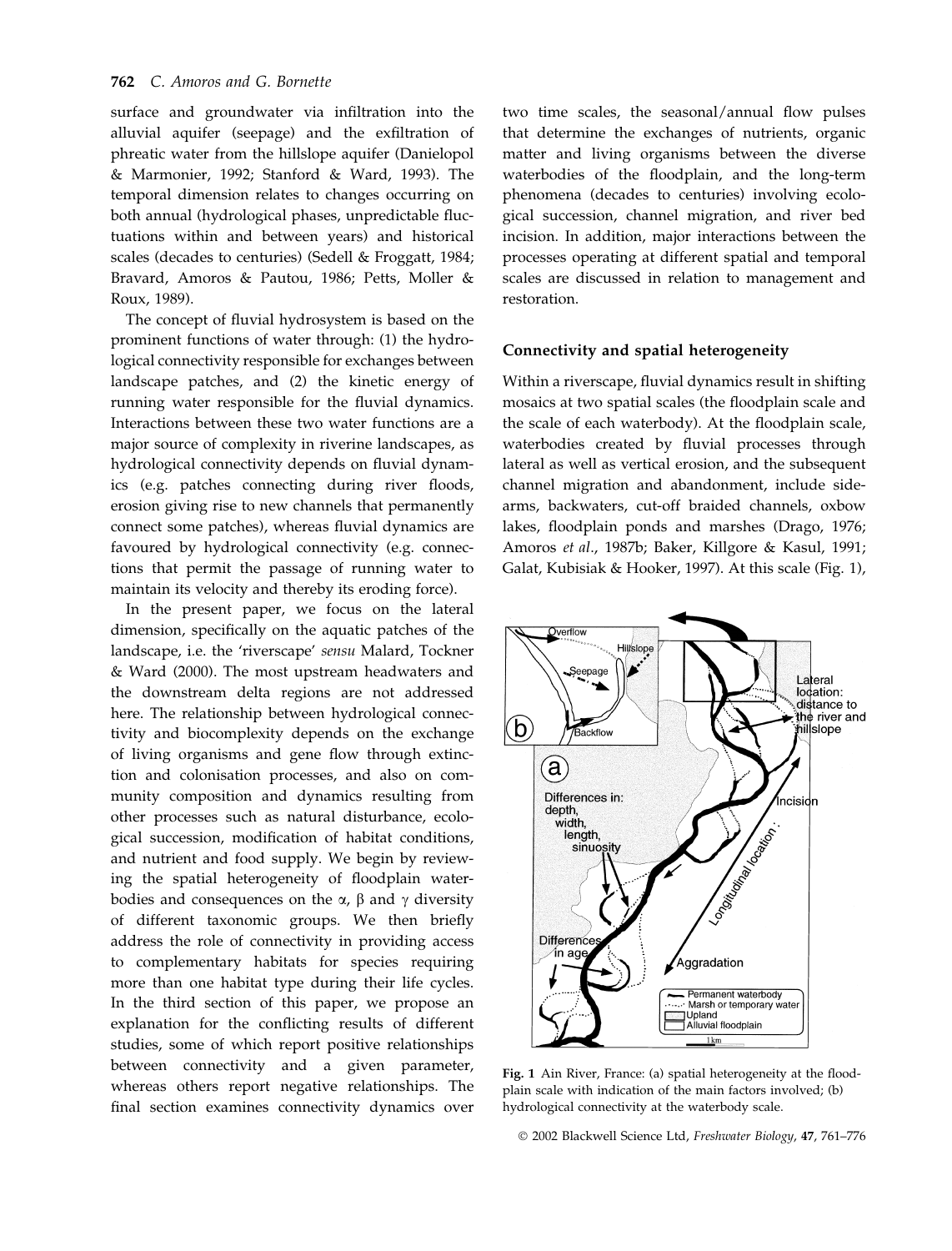the diversity of biotically important habitat conditions results primarily from: (1) the distance from the patch (i.e. the floodplain waterbody) to the river; (2) the existence of permanent versus temporary connections to the river; and (3) the size and shape of the waterbody, which can be described by its length, width, depth and sinuosity. Within a floodplain, sinuosity determines the relative slope of each waterbody, which, when combined with hydraulic capacity (width  $\times$  depth) determines the flow velocity and the consequent scouring potential of river overflow during floods. Fluvial dynamics can also instigate shifting mosaics at the scale of each floodplain waterbody (Kalliola & Puhakka, 1988; Henry, Bornette & Amoros, 1994; Bornette & Amoros, 1996). At the waterbody scale, patches are the small cleared-off areas resulting from vegetation removal and erosion of the substratum, as well as freshly deposited bars.

Habitat diversity resulting directly from fluvial dynamics is increased through a combination of different types of hydrological connectivity. Three kinds of hydrological connectivity may be distinguished according to the water origin: (1) river water (permanent connections at both ends, permanent connection only downstream, and temporary connection occurring only during high river stages and floods); (2) groundwater from river infiltration (seepage within the alluvial aquifer); and (3) groundwater from hillslope aquifers. Depending on these resulting spatial heterogeneity of water bodies (temporal dynamics are addressed below), four major habitat components directly influence biodiversity patterns between and within floodplain waterbodies: water temperature, suspended solids/turbidity, nutrient content, and substrata composition.

# Water temperature

A great diversity in water temperature can be observed at any given time between the waterbodies of the same floodplain. In braided New Zealand rivers, Mosley (1983) measured temperatures ranging between 17.2 and 35 °C. In a lowland reach of the Tagliamento River, Tockner, Malard & Ward (2000) reported a difference of 15 °C in surface waters. This thermal diversity results from both the different origins of the water and the size of the floodplain waterbody. Waterbodies supplied by

Ó 2002 Blackwell Science Ltd, Freshwater Biology, 47, 761–776

groundwater exhibit relatively constant temperatures and may serve as 'cold-water' refugia for biota in summer (Tockner et al. 2000), while patches supplied by surficial water experience large variations in temperature. In a floodplain of the Rhône river, Bornette, Amoros & Lamouroux (1998) measured, over an annual cycle, a mean temperature of  $12.3 \pm 0.6$  °C in a braided side-arm supplied by groundwater versus  $19.4 \pm 8.6$  in a side-arm supplied by the river, and  $15.3 \pm 5.1$  in the main Rhône River. The size of a waterbody also influences its thermal condition. For example, Juget, Amoros & Gamulin (1976) measured 24.8 °C in a 100-m wide former meander of the Rhône versus  $15.7$  °C in a 8-m wide former braided channel surrounded by a riparian forest. The role of cold-water refugia of the waterbodies supplied by groundwater was demonstrated by Bornette, Amoros & Lamouroux (1998) who found in such waterbodies numerous species occurring nowhere else in the floodplain but often observed in colder mountainous areas or in northern regions.

# Suspended solids and turbidity

The amount of suspended solids and the consequent turbidity depend mainly on the origin of the water. Groundwater is characterised by a very low suspended load while rivers transport a lot of suspended matter. The decreased water transparency reduces the macrophytes of the floodplain waterbodies and leads, in some cases, to plant burial (Rybichi & Carter, 1986; Sparks, Bayley & Kohler, 1990). The timing of connection as a result of floods is important because the effects of flooding on vegetation vary greatly between winter and summer (Junk, 1999). Phytoplankton is also negatively affected by the high content of suspended solids resulting from river overflows (Hamilton & Lewis, 1987; Köhler, 1994). At the riverscape scale, Martinet, Juget & Riera (1993),working on a floodplain of the Rhône and Heiler et al. (1995), studying a floodplain of the Danube demonstrated a progressively higher load of suspended solids together with a decreasing organic content with increasing connectivity to the main channel. In disconnected waterbodies, turbidity mainly depends on phytoplankton development, which is controlled by the nutrient content of the water (Fisher, 1979; Seger &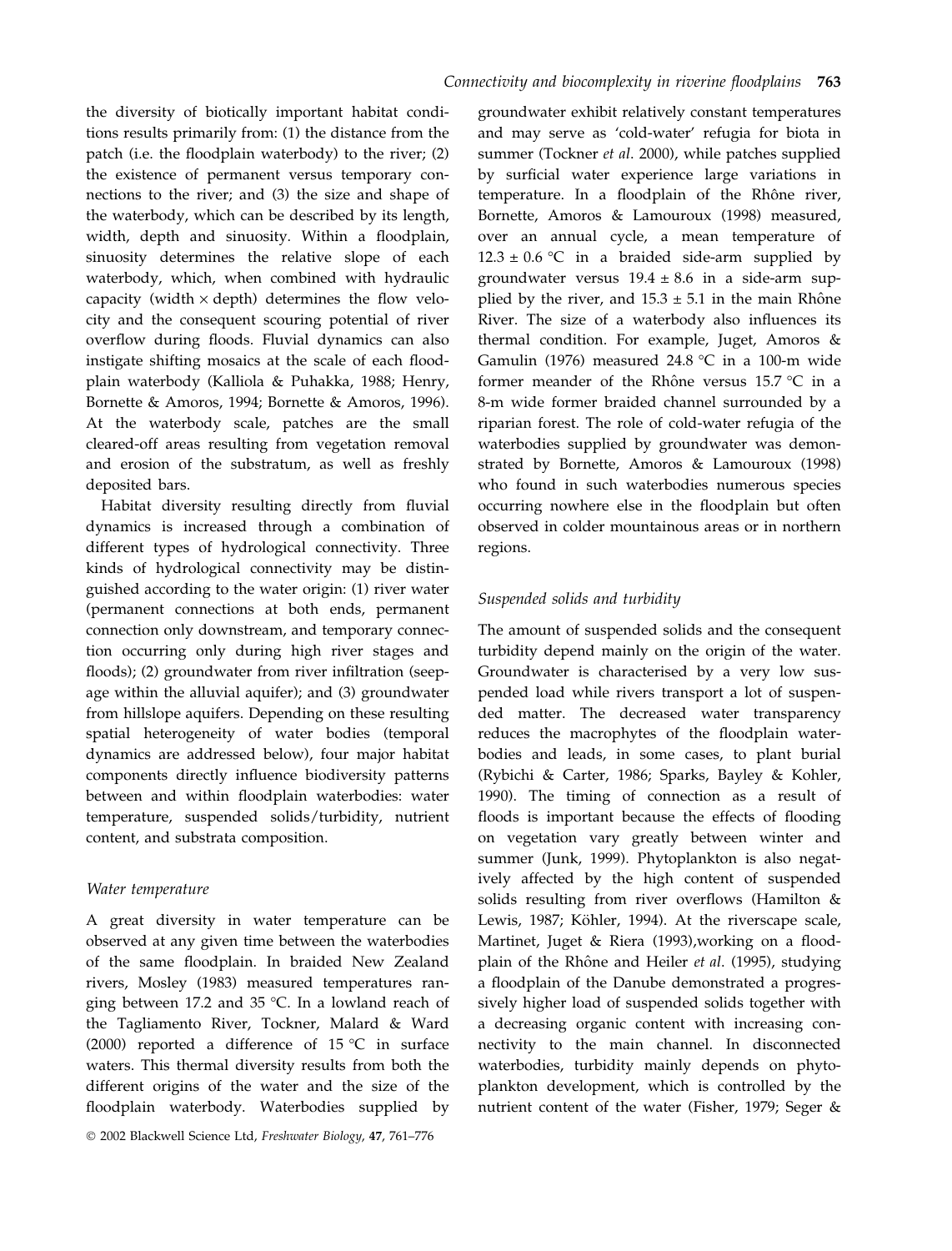Bryan, 1981; Hein et al., 1999; Tockner et al., 1999a). Within cut-off channels still connected at their downstream end, both Juget et al. (1979) and Heiler et al. (1995) showed longitudinal gradients of turbidity decreasing with distance to the main river, as a result of river backflow.

### Nutrient content

Dissolved nutrient content of riverscape patches generally increases with connectivity to the river, which provides the patches with nutrient-rich water and sediment (Van den Brink, De Leuw & Van der Velde, 1993; Heiler et al., 1995; Knowlton & Jones, 1997; Schiemer, Baumgartner & Tockner, 1999). The nutrient content of the floodplain waterbodies also depends on the retention time of the water and its uptake by primary producers (Brock, Van der Velde & Van de Steeg, 1987; Tockner et al., 1999a), as well as on the nutrient content of groundwater supplies. Seepage from river infiltration is generally nutrient-rich (Trémolières et al., 1993; Tockner et al., 1999a), while in some locations hillslope aquifers provide nutrientpoor water (Kohler & Schiele, 1985; Carbiener et al., 1990; Bornette & Amoros, 1991; Dole-Olivier, 1998). In disconnected waterbodies, nutrient content also depends on surrounding land use and successionnal stage (Bornette et al., 1998).

Within single cut-off channels of the Rhône (Juget et al., 1979) and Rhine (Klein, Robach & Vanderpoorten, 1995) floodplains, longitudinal gradients in nutrient content resulted from upstream groundwater supplies mixing with river backflowing at the downstream end. Robach, Eglin & Trémolières (1993) also demonstrated, along a braided side-arm, a self-purification process leading to a 70% decrease in ammonia and a 20% decrease in phosphate content. Conversely, Klein & Carbiener (1988) and Robach et al. (1993) observed an increasing nutrient content in areas of frequent overflows.

#### Substrata

Sediment grain-size and chemical composition play an important role in macrophyte rooting and survival (Barko & Smart, 1986; Barrat-Segretain, 1996) and in providing suitable habitat conditions for benthic macroinvertebrates and lithophilous fish spawning (Balon, 1985; Obrdlik & Fuchs, 1991;

Tockner, Schiemer & Ward, 1998). In floodplain waterbodies of temperate riverscapes, Rostan, Amoros & Juget (1987), Shields & Abt (1989), Schwarz, Malanson & Weirich (1996), Tockner & Bretschko (1996), Nicolas & Pont (1997) and Tockner et al. (1998) showed clear relationships between the grainsize and composition of the substratum and three factors: waterbody connectivity, distance from the river, and deposition conditions. In waterbodies connected at both upstream and downstream ends, the substratum usually ranges from medium to coarse-grain mineral sediment (i.e. sand, gravel or pebble), depending on the frequency of connection and scouring flow velocity. Waterbodies connected only downstream are characterised by a fine mineral sediment (clay, silt) with moderate organic content, resulting mainly from backflow inputs and deposits combined with the in situ production and deposition of organic matter. The sediment of disconnected waterbodies consists of deposits of autogenic organic matter.

#### **Biodiversity**

According to Whittaker (1972) three components of species diversity may be distinguished: a-diversity corresponds to within-community diversity, which may be measured as the species number within a floodplain waterbody;  $\beta$ -diversity corresponds to between-community diversity and is related to the rate of spatial turn-over of species (Caley & Schluter, 1997), which may be calculated as the inverse of the average number of waterbodies inhabited by each species occurring within a riverscape (Ward, Tockner & Schiemer, 1999) or as follows (Harrison, Ross & Lawton, 1992):

$$
\beta=[(\gamma/\bar{\alpha})-1]/(N-1)\times 100
$$

where  $\gamma$  is the regional diversity (e.g. the total number of species within a riverscape, see below),  $\bar{\alpha}$  is the mean  $\alpha$  diversity (local diversity) and  $N$  is the number of sampled habitats within the region.  $\beta$  varies between 0 (complete similarity: all regional species occur in all habitats) and 100 (complete dissimilarity: each species occurring in a single habitat). Connectivity and movements between waterbodies should act as a homogenising force, thus decreasing  $\beta$  diversity, whereas spatial habitat heterogeneity and niche differences among species (i.e. habitat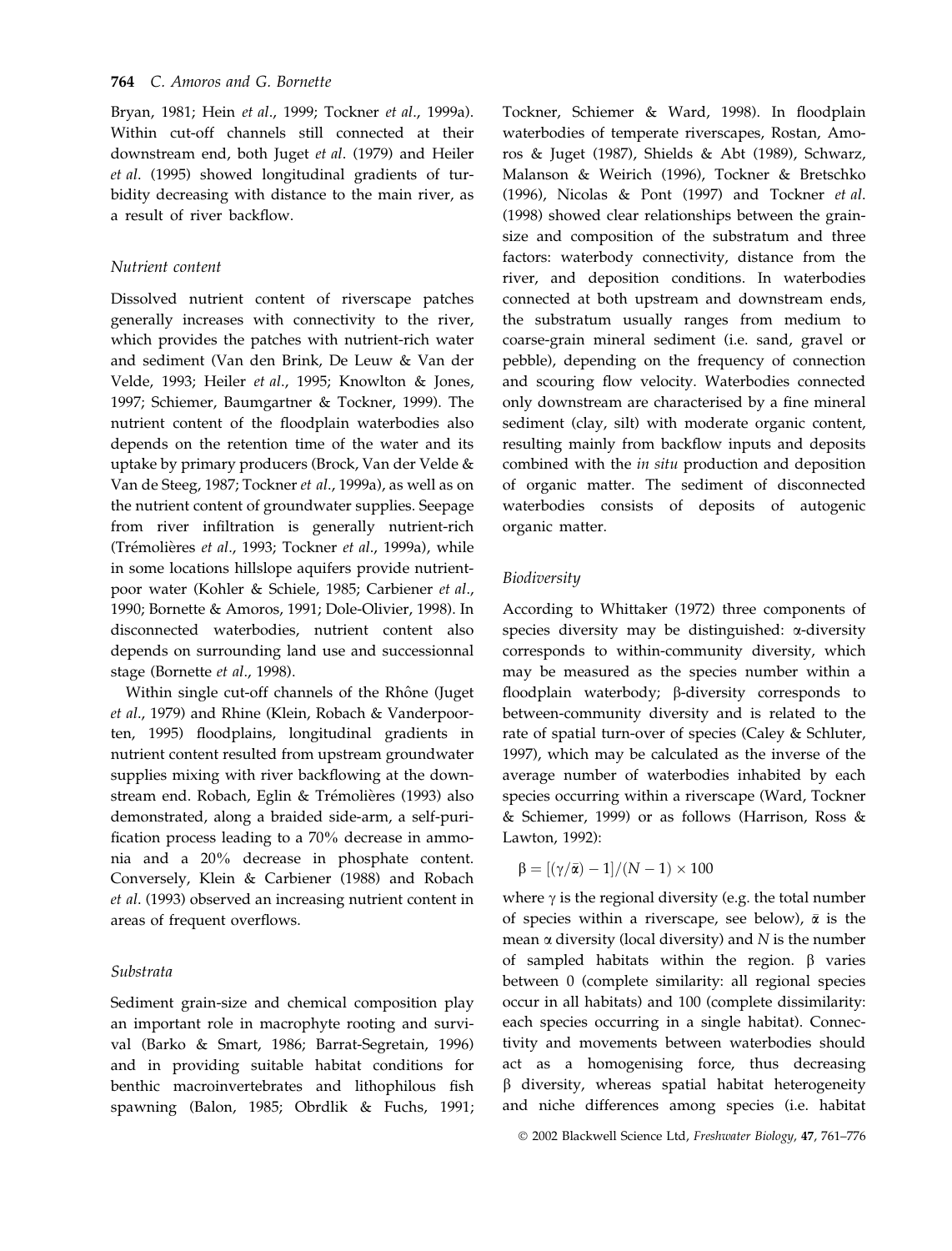requirements of each species) should increase  $\beta$  diversity (Tockner, Schiemer & Baumgartner, 1999b). At the landscape scale,  $\gamma$  diversity is the total diversity that is a function of the within-habitat species diversity ( $\alpha$  diversity), between-habitat species diversity ( $\beta$  diversity) and the habitat diversity (spatial heterogeneity of the landscape) (Ward et al., 1999). Because fluvial hydrosystems may be viewed as hierarchical nested systems (Frissell, Liss & Warren, 1986; Petts & Amoros, 1996; Ward et al., 1999), the total diversity ( $\gamma$  diversity) at a given scale becomes the within-spatial unit diversity  $(\alpha \text{ diversity})$ at the next higher scale. Ward et al. (1999) documented and discussed these components of biodiversity for gastropods, amphibians and fish, at the habitatzone level within waterbodies, to the scale of the Alps region (comparison of Danube, Rhine and Rhône Rivers) through to the floodplain waterbody types and different reaches of the Austrian Danube floodplain. Fish  $\alpha$  diversity was found to decrease with the increasing disconnection of waterbodies, while  $\beta$  diversity showed the opposite pattern. In connected waterbodies the number of species differed between individual floodplains, but species composition was generally similar, including mainly rheophilous species. Disconnected waterbodies had a similar number of fish species in the floodplains, but species composition was very different, depending on local habitat conditions. Recent investigations on fish communities related to connectivity gradients in riverscapes (e.g. Baker, Killgore & Kasul, 1991; Copp, Guti & Rovny, 1994; Persat, Olivier & Pont, 1994; Nicolas & Pont, 1997; Gozlan, Mastrorillo & Dauba, 1998; Schmutz & Jungwirth, 1999; Jungwirth, Muhar & Schmutz 2000; Schiemer 2000) supported the conclusions of Ward et al. (1999), emphasising the role of ecological requirements and life-history strategies in fish distribution and the biodiversity of riverscapes.

The amphibian communities (Morand & Joly, 1995; Tockner et al., 1998, 1999b; Ward et al., 1999) exhibited quite a different pattern. Their  $\alpha$  diversity increased with the decreasing connectivity of floodplain waterbodies, whereas  $\beta$  diversity exhibited an opposite pattern. The capability of amphibian movements between waterbodies without hydrological connectivity acts as a homogenising factor, which decreases the  $\beta$  diversity between disconnected waterbodies. The high  $\beta$  diversity in connected

Ó 2002 Blackwell Science Ltd, Freshwater Biology, 47, 761–776

waterbodies results from the high number of species-poor habitats. These patterns can be explained by fish predation, which is expected to increase with hydrological connectivity to the river and water permanency.

Opposite patterns in  $\alpha$  diversity may even occur within a single taxonomic group. Along the lower Missouri floodplain, Bodie, Semlitsch & Renken (2000) reported peaks of freshwater turtle diversity at both ends of the connectivity gradient. The most connected, turbid and insect-poor waterbodies supported the highest proportions of lotic turtles, while the disconnected, insect rich waterbodies supported the highest proportion of lentic turtles.

Among studies on macroinvertebrate communities along connectivity gradients in riverscapes (e.g. Foeckler, Diepolder & Deichner, 1991; Obrdlik & Fuchs, 1991; Moog, Humpesch & Konar, 1995; Chwala & Waringer, 1996; Van den Brink, Van der Velde & Buijse, 1996; Tockner et al., 1999b), Castella, Richardot-Coulet & Roux (1991) observed a higher a diversity in the waterbodies of the Ain floodplain, which is characterised by high fluvial dynamics (highly connected waterbodies, intermediately disturbed), but a higher  $\beta$  diversity in the Rhône floodplain, which has the highest number of disconnected waterbodies.

Several authors have investigated the macrophyte communities of waterbodies within floodplains in relation to their connectivity to the river (e.g. Van der Valk & Bliss, 1971; Kalliola & Puhakka, 1988; Jongman, 1992; Robach, Eglin & Tremolières, 1997; Bornette et al., 1998; Vanderpoorten & Klein, 1999). Bornette, Piegay & Citterio (2001) addressed aquatic plant diversity at two hierarchical levels. They compared the macrophyte communities of the waterbodies within and between four river floodplains from the same region (catchment). Both  $\alpha$  and  $\beta$ diversities appeared higher at the between-river level than at the within-river level, except for the Saône River, which is less dynamic and has lower  $\alpha$ diversity and higher  $\beta$  diversity (similar to  $\beta$  diversity between-rivers). At between-river levels,  $\alpha$ diversity increased with increasing slope (i.e. increasing flow velocity and thereby disturbance during unpredictable upstream-connection events) and the decreasing nutrient content of water. This result supports the hypotheses about the role of intermediate disturbance levels and productivity in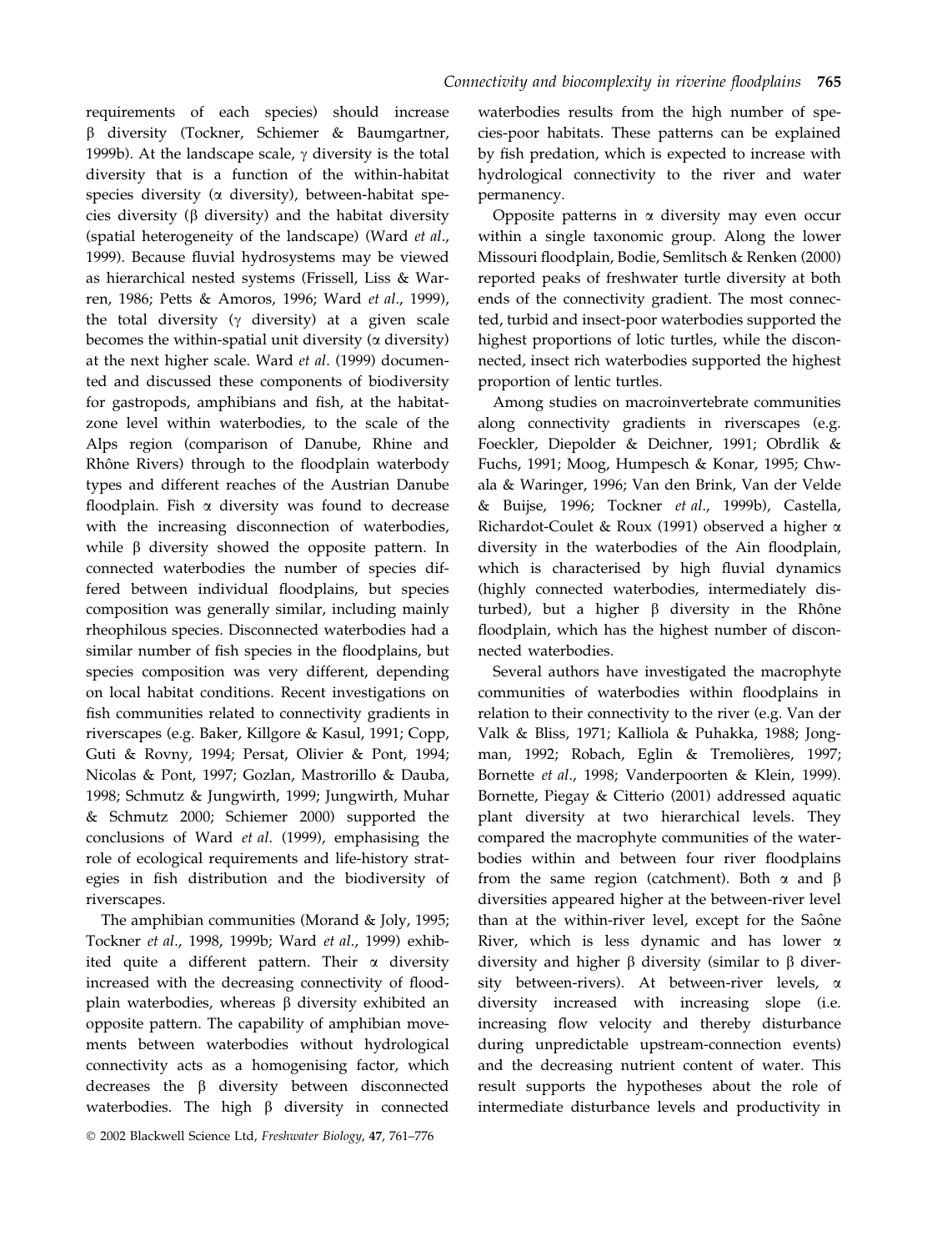enhancing biodiversity (Connell, 1978; Huston, 1979; Amoros & Bornette, 1999; Ward et al., 1999). At the within-river level, the waterbodies of a floodplain on the Rhône were the only ones to exhibit a pattern similar to that described by Ward et al. (1999) for the Danube floodplain. The Rhône, like the Danube, has experienced a decrease in hydrological connectivity resulting from channelisation, levee construction and impoundment since the end of the 19th Century (Petts, Moller & Roux, 1989). Within three other floodplains studied by Bornette et al. (2001), the complex relationship between aquatic plant diversity and habitat conditions (including hydrological connectivity) resulted from the antagonistic effects of connectivity (see below).

The complexity of biodiversity patterns upon connectivity gradients in floodplain riverscapes results also from the shifting peaks of taxonomic diversity. This diversity, in turn, depends on the ecological requirements of the species, their niche breadth and their life-history strategies. For example, in the Austrian Danube riverscape, studied by Tockner et al. (1998), most fish species were recorded in the more connected waterbodies, while amphibians peaked in disconnected waterbodies. Benthic macroinvertebrates were species-rich in dynamically connected waterbodies, whereas macrophytes peaked in semidisconnected waterbodies (Fig. 2).

#### Connectivity and complementary habitats

In addition to the biodiversity that results from the relationships between species niche breadth and spatial heterogeneity, hydrological connectivity plays



Fig. 2 Idealised  $\alpha$  diversity patterns of different biota in relation to river connectivity in a Danube floodplain, Austria (modified from Tockner et al., 1998).

a crucial role for species that require different habitat conditions during their life-cycle. Several studies have demonstrated that many fish species exhibit habitat shifts during ontogeny because of their changing requirements for flow velocity, water temperature, substrate grain-size, and food (Welcomme, 1985; Copp, 1989; Schiemer & Waidbacher, 1992; Copp et al., 1994; Sempeski & Gaudin, 1995a,b,c; Muhar, 1996; Schmutz & Jungwirth, 1999; Jungwirth et al., 2000; Schiemer, 2000). Fish movements between complementary habitats of the riverscape, especially to spawning and nurseries areas, are crucial for the recruitment and sustainability of fish populations. These movements greatly depend on the availability of complementary habitats within the riverscape and their hydrological connectivity.

Moreover, some waterbodies of the floodplain may serve as refugia during natural (e.g. flash floods) or anthropogenic (e.g. accidental pollution) disturbances of the main channel and thus contribute to the recovery of the river-floodplain system (Poff & Ward, 1990; Sedell, Reeves & Hauer, 1990).

#### Antagonistic effects of connectivity

The effects of hydrological connectivity reported in the literature sometimes appear to be contradictory. For example, Lloyd & Walker (1986) reported higher fish species diversity in waterbodies connected downstream than in disconnected ones, whereas Roberts & Ludwig (1991) observed higher fish diversity in disconnected waterbodies. A decrease in aquatic vegetation because of inputs of suspended solids that increased water turbidity was reported by Sparks et al. (1990). Van den Brink et al. (1993) also demonstrated a decrease in rooted plant communities in connected waterbodies, because of high turbidity resulting from nutrient inputs and thereby greater development of phytoplankton. Knowlton & Jones (1997), in contrast, observed higher turbidity in disconnected waterbodies resulting from high phytoplankton development in permanently standing water. These apparent contradictions arise because the effects of hydrological connectivity cannot be reduced to a simple gradient. Several phenomena interact as a result of these connections.

When a floodplain waterbody becomes connected to the river during a flash flood, flow velocity increases, breaking and uprooting aquatic plants,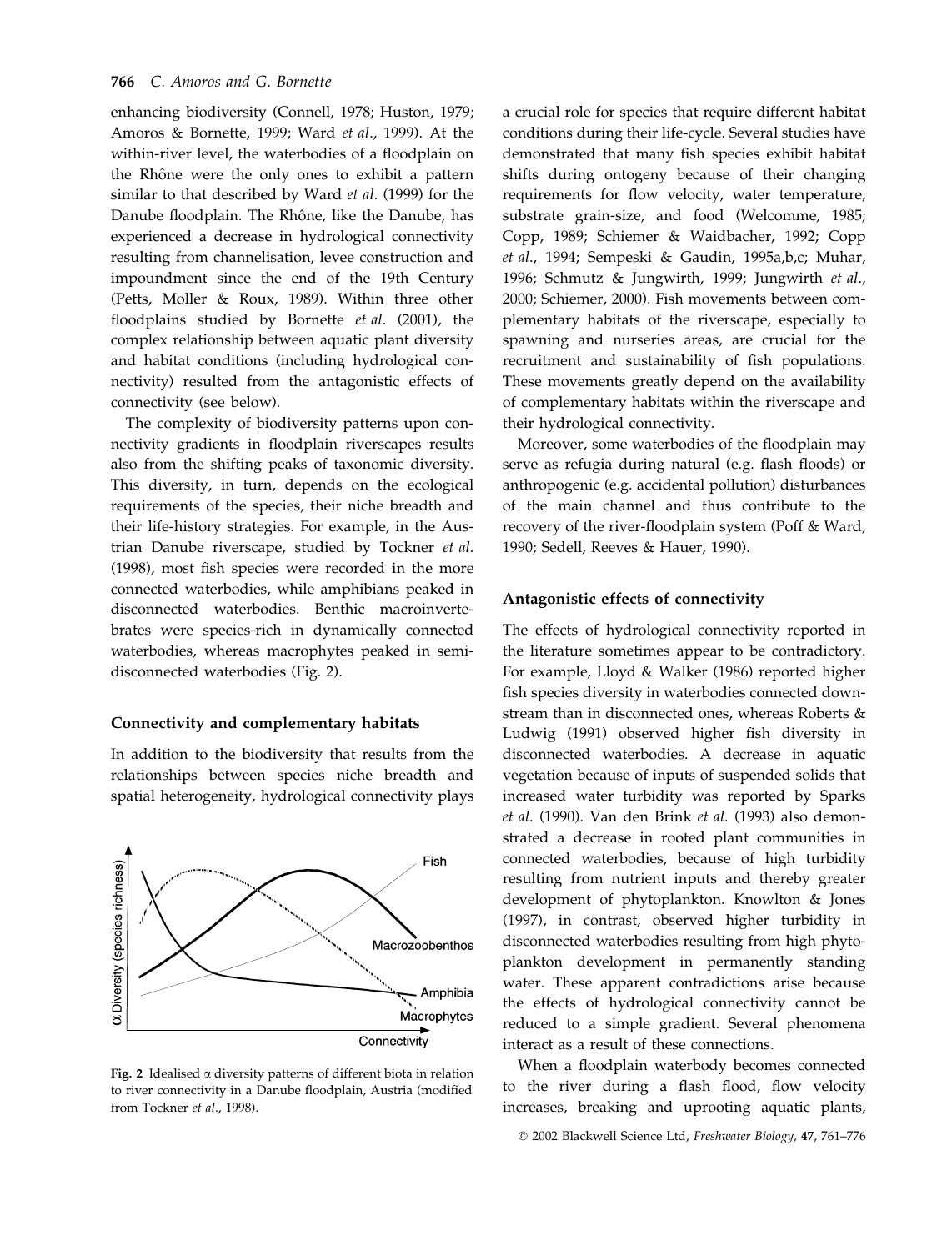eroding the sediment and scouring away organic as well as mineral material. These unpredictable disturbing effects result from the flow velocity which, within a given riverscape, depends mainly on the slope of the connected waterbody. Several connected waterbodies may experience different flow velocities resulting from varying slopes because of differing sinuosities: straight (very low sinuosity) former channels (e.g. braided side-arms) may experience a very high velocity, while sinuous ones (e.g. former meanders or oxbow lakes) may only experience a rise in standing water levels without any disturbing effect on aquatic organisms (Bornette & Amoros, 1996). Very frequent connections with high flow velocity impede any settlement of aquatic plants. In accordance with the 'Intermediate Disturbance Hypothesis' (Connell, 1978), higher species diversity is expected in waterbodies that connect with intermediate frequency (Amoros & Bornette, 1999; Ward et al., 1999). In that case, the scouring effect of water velocity should disturb the aquatic vegetation and thereby reduce interspecific competition, allowing the co-occurrence of the maximum number of plant species. However, this maximum number also depends on: (1) the trophic status of the waterbody; (2) propagule inputs, and (3) the availability of regeneration niches required for the recruitment of colonising species.

Nutrient enrichment resulting from connectivity to the river favours the settlement and development of new plant species in cleared areas. However, species diversity declines significantly with high nutrient content, because high nutrient availability promotes phytoplankton development as well as the growth of free floating plants, both of which decrease light penetration to the bottom and thereby hinder colonisation by rooted species (Phillips, Eminson & Moss, 1978; Hough, Fornwall & Negele, 1989; Van den Brink et al., 1993).

River flows transport plant propagules, which may colonise the connected waterbodies (Nilsson, Gardfjell & Grelsson, 1991; Johannson, 1993; Johannson & Nilsson, 1993; Coops & Van der Velde, 1995; Cellot, Mouillot & Henry, 1998). However, to be recruited, propagules need suitable regeneration niches (sensu Grubb, 1977). Organically rich and flocculent sediment greatly reduce propagule establishment (Barko & Smart, 1986; Barrat-Segretain, 1996), whereas silt inputs and deposits resulting

from hydrological connectivity to the river usually provide suitable regeneration niches for rooted species (Bornette et al., 2001). Excessive suspended solids increases water turbidity and impedes rooted species recruitment (Sparks et al., 1990), but freefloating species (e.g. Lemnaceae) may be recruited at the water surface if the water is sufficiently nutrient-rich. Moreover, silt input and deposition may alter both surficial and vertical connectivity dynamics through the terrestrialisation of the waterbodies and the construction of alluvial bars at their connecting ends.

## Connectivity dynamics

## Short-term dynamics

Floodplain waterbodies are either permanently (over short time scales, such as months or years) connected to the river, or separated from it by alluvial deposits resulting from natural levees, artificial levees or embankments. As each disconnecting element has a given elevation, it can be overflowed when the river level reaches a certain stage. Consequently, some low-elevation alluvial bars deposited at the ends of former braided side-arms, may be frequently overflowed during small increases in river discharge below bankfull stages, while highly elevated constructed levees may rarely be overflowed (e.g. decennial, centennial or even less frequent flood). Recently, Tockner et al. (2000) have proposed to extend the Flood Pulse Concept (Junk, Bayley & Sparks, 1989) to take into account the pulsing of river discharge below bankfull that determines the degree of hydrological connectivity and its ecological consequences.

In addition to these changes in surface connectivity, any variation in river level leads to a subsequent change in the water table of the alluvial aquifer, which, through its influence on the hillslope aquifer, may modify the groundwater supply (Fig. 3). During low water stages in the main river (phase A, Fig. 3), floodplain waterbodies may only be connected to the hillslope aquifer. During high water river stages (phase B, Fig. 3), the river infiltrating the alluvial aquifer elevates the water level within the waterbody, thereby reducing groundwater supplies from the hillslope aquifer. During phase B, waterbodies that are connected downstream to the river may also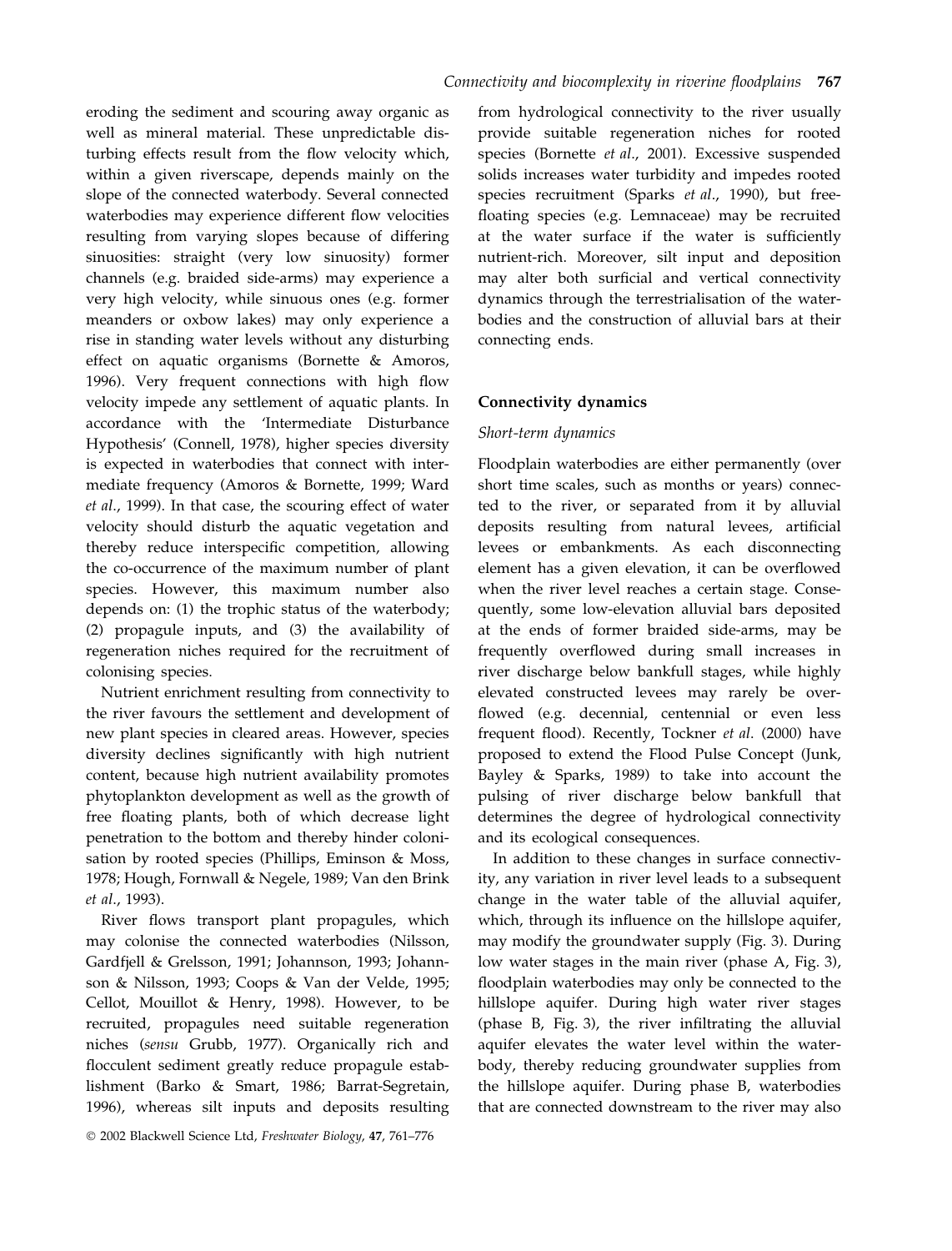

Fig. 3 Schematic illustration of the short-term dynamics of hydrological connectivity in relation to river stages: (a) (lowwater stage), the floodplain waterbodies may be supplied by a hillslope aquifer; (b) (high-water stage), the floodplain waterbodies are supplied by river infiltration into the alluvial aquifer and possibly by river backflow through a downstream connection; (c) (flood), the floodplain waterbodies are supplied by overbank flow.

experience river backflow. During river floods (phase C, Fig. 3), waterbodies are supplied by overbank flow. Depending on their location within the floodplain (distance to the river, local topography), certain waterbodies experience only phase A (hillslope groundwater supply) or phases A and B (seepage supply) (Bornette et al., 1998). In the floodplain of Upper Rhine Carbiener et al. (1990) reported that in some cases, the upstream part of a given side-arm may experience only phase A, the middle part phases A and B, whereas the downstream part may experience all three phases. In a floodplain of the Upper-Rhône Juget et al. (1979) demonstrated an increase in

nutrient content from phase A (supplied by nutrientpoor hillslope groundwater) to phase C. In an Austrian Danube floodplain, phase A [called the 'disconnection phase' by Tockner et al. (1999a) because they observed no vertical connection to a hillslope aquifer] is also characterised by a decrease in nutrient content, which in this case is explained by material sedimentation, nutrient uptake and grazing. Whether or not a waterbody is supplied by nutrientpoor hillslope groundwater, phase A appears as a low or medium production phase (Ertl, 1985; Furch & Junk, 1993; Hein, Schagerl & Heiler, 1996; Tockner et al., 1999a). Phase B is a high planktonic production phase as the increasing seepage inflow provides high nutrient input, which combined with high water transparency and relatively long residence times, favours phytoplankton development (Forsberg, Devol & Richey, 1988; Van den Brink et al., 1993; Riedler & Schagerl, 1998; Hein et al., 1999; Tockner et al., 1999a). During phase C, river overflows may scour away a large part of the organic material produced during the previous phases, depending on the slope of the waterbody and hence the flow velocity (Amoros, Gibert & Greenwood, 1996). Consequently, Tockner et al. (1999a) defined phase C as the 'transport phase'.

The pulsing connectivity described here is important not only for the exchange of nutrients and organic matter, and therefore ecosystem processes on the landscape scale, but also for the exchange of living organisms between the diverse patches of the riverscape, which is crucial for the recruitment of numerous animal and plant species. In temperate river floodplains, the timing of episodic surficial connectivity is of paramount importance for fish reproduction, which is related to water temperature (Sparks et al., 1990; Roux & Copp, 1996; Junk, 1999). The alternation of turbid water and silt inputs (during phase C), which provide sediment regeneration niches, and clear water phases during phases A and B, makes the settlement and development of rooted plant species possible (Amoros & Bornette, 1999).

#### Long-term dynamics

At scales ranging from decades to centuries, interactions between processes operating at diverse spatial and temporal levels increase the biocomplexity of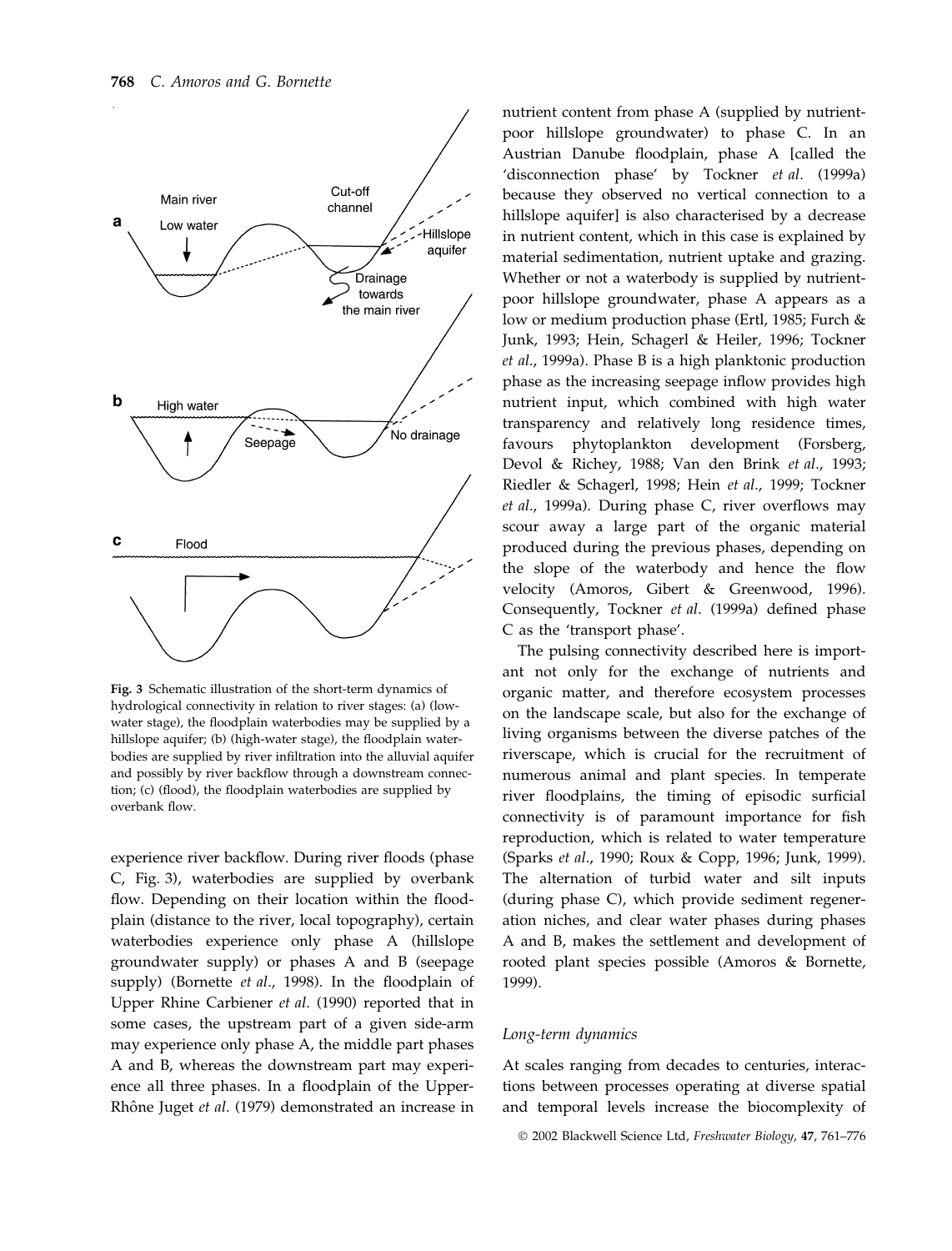riverscapes. Ecological succession is both a source of spatial heterogeneity and a disconnection factor. Bravard, Amoros & Pautou (1986) and Salo, Kalliola & Hakkinen (1986) showed that floodplain landscapes are mosaics of patches differing in successional stages. Such differences result from both the succession type, depending on habitat conditions (e.g. terrestrial versus aquatic, disturbance regime, origin and quality of water supply), and the stage within each succession type. The latter depends both on when the succession begins (e.g. date when a channel was cut off), and the succession rate (depending on autochthonous productivity and the rate of input and deposition of organic and mineral material).

Succession that develops at the connecting ends of floodplain waterbodies also accelerates the disconnection of these waterbodies. For example, after a meander is cut off, a decrease in flow velocity at its upstream end results in alluvial deposition that leads to the formation of an alluvial plug. The reduced water depth at this plug permits the colonisation and development of aquatic plants, which in turn constitute an obstacle to water flow, reducing the water velocity further, thus increasing alluvial deposition and so on. Such positive feedback accelerates the accretion of the alluvial plug and its terrestrialisation until shrubs and then trees can colonise. The same phenomena occur at the downstream end, when the former channel is supplied by backflowing water, experiencing a decrease in water velocity. Consequently, the terrestrialisation of the ends of former channels tends to gradually reduce the frequency of hydrological connections to the main river. However, in pristine conditions, river dynamics, through lateral erosion and main channel migration, can create new side-arms and cut-off active meanders, which become highly connected patches, where new succession can start (Amoros, Rostan & Pautou, 1987a; Kalliola, Salo & Puhakka, 1991). Piegay, Bornette & Citterio (2000) have shown that lateral migrations of the main channel of the river can also greatly modify the succession rates and, in some cases, even reverse the succession: (1) when the main channel migrates towards the downstream end of a floodplain waterbody, the erosion of the alluvial plug and the slope between the waterbody and the river increase as a result the water level is lowered within the waterbody and terres-

trialisation is accelerated; (2) on the contrary, when the main channel migrates towards the upstream end of a waterbody, the erosion of the upstream alluvial plug increases the frequency of floods scouring the waterbody, thereby regressing the succession; (3) when the main channel migrates from the upstream end of a waterbody, the frequency of the scouring floods decreases, thereby permitting succession to proceed; and (4) when the main channel migrates from the downstream end of a waterbody, the length of the waterbody may increase if the downstream connection is sustained by a groundwater supply from a hillslope aquifer.

Ecological succession also tends to reduce vertical connectivity as the amount of organic matter and fine mineral (silt, clay) deposited increases with successional development (Rostan et al., 1987; Schwarz et al., 1996). These organic and fine materials gradually decrease the porosity of the coarse-grain-bed substratum, leading to a drastic reduction of groundwater exchange (Wood & Armitage, 1997). However, this clogging process may be reversed by bed erosion resulting from scouring overflows, whose occurrence depends on the maintenance of surficial connectivity (see above).

The effects of ecological succession and river dynamics interfere with those of another long-term process, river bed incision. River bed incision results from a wide variety of causes, both natural and anthropogenic, all of which generate a situation where the bedload transport capacity of the river exceeds the supply of bed material, and the river thereby deepens its channel (Galay, 1983; Petts, 1984; Erskine, 1992; Darby & Simon, 1999). Incision of the river bed leads to a lowering of the river level and subsequent lowering of the alluvial aquifer's water table. Consequently, increasing elevation differences between alluvial plugs forming at the ends of floodplain waterbodies and the mean river level, lead to a decline in surficial connectivity (Foeckler et al., 1991; Babinski, 1992; Bravard, Amoros & Pautou, 1997). Lowering of the alluvial aquifer's water table also leads to a decrease in vertical connectivity with regards to seepage inflow, but where the waterbodies are supplied by hillslope groundwater, the river bed incision may actually increase the connectivity with such hillslope groundwater, leading to oligotrophication of the ecosystem (Bornette & Heiler, 1994; Bornette, Amoros & Rostan,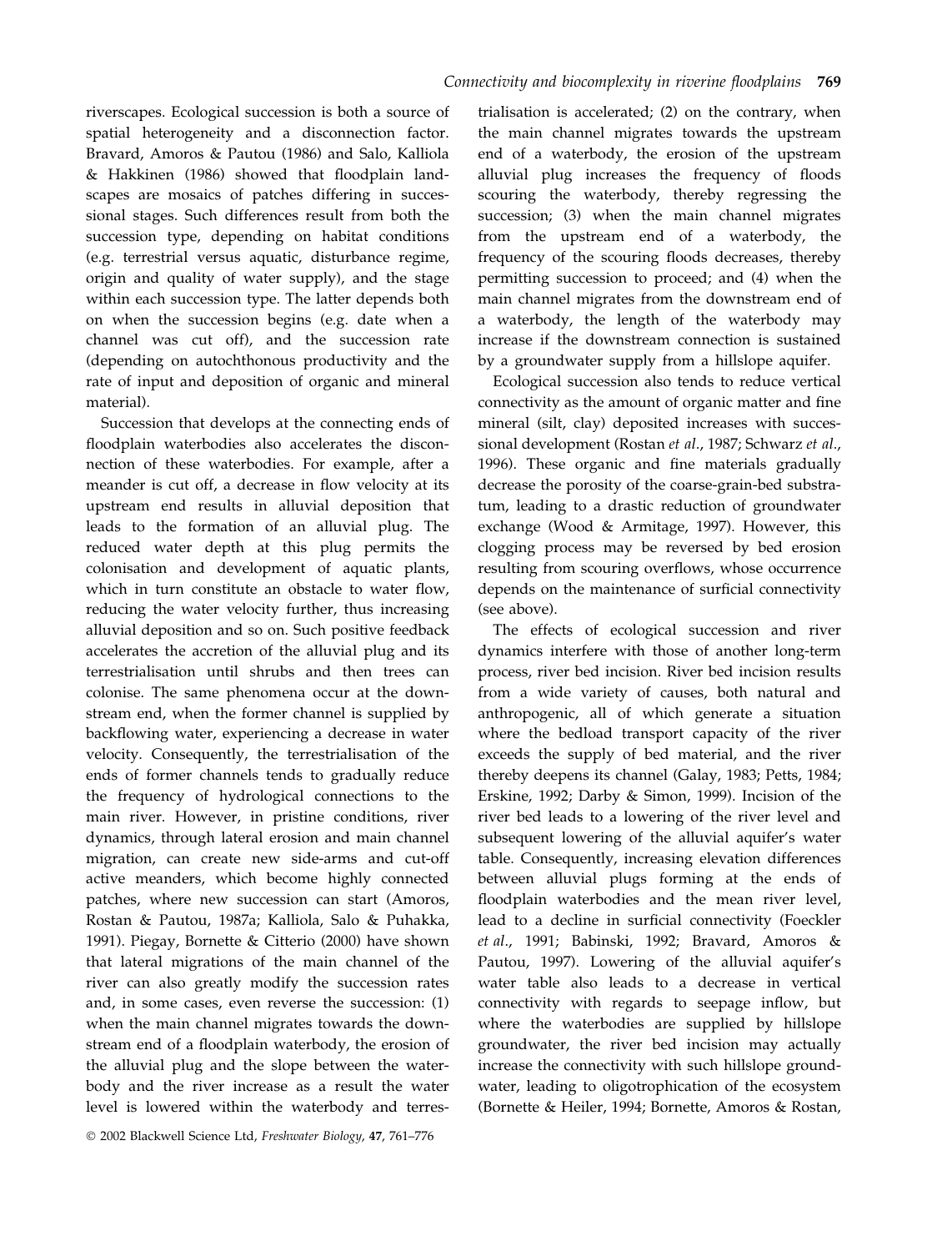1996). The bedload eroded in incised reaches tends to be deposited in downstream reaches where flow velocity is reduced. Therefore incising rivers show a longitudinal succession of deepening and aggrading reaches (Petts, 1984; Marston, Girel & Pautou, 1995; Darby & Simon, 1999). In aggrading reaches, the mean river level and the alluvial water table tend to rise, increasing both surficial and vertical connectivity (Bornette et al., 1996; Piegay et al., 2000).

#### Conclusion

Riverscapes include all floodplain waterbodies that are more or less connected through surface or subsurface waterways to the river, alluvial aquifer or hillslope aquifer. Riverscapes are characterised by high  $\alpha$ ,  $\beta$  and  $\gamma$  diversity as well as high diversity of life history strategies that result from the combination of complex gradients of habitat conditions and hydrological connectivity. This complexity is because of the interaction between several processes, which operate at different spatial and temporal scales (Fig. 4).

Ecological succession that progresses in the floodplain waterbodies modifies, at a decennial-to-centennial scale, the habitat conditions and species composition of each waterbody. At the riverscape scale, succession generates a mosaic of patches resulting from the co-occurrence of different succes-



**1** Long-term process<br> **2** Short-term process

Fig. 4 Simplified diagram to illustrate biocomplexity resulting from interactions between processes operating at different spatial and temporal scales.

sional stages caused by: (1) different initial habitat conditions (cf. river dynamics at the floodplain level); (2) different ages (cf. starting date of the succession); and (3) different successional rates related to ecosystem productivity (cf. origin of water supply) combined with the net effects of local scouring versus silting (cf. local disturbances from river dynamics) and pulsing connectivity (cf. alternation of production and transport phases). Through the development of vegetation that slows flow velocity and the production and deposition of organic matter, ecological succession also tends to reduce surface and subsurface connectivity which may act as feedback on the effects presented above.

River dynamics through lateral erosion and longterm channel migration at the riverscape scale, destroy and generate diverse habitats that differ in their geomorphology (i.e. depth, width, length, sinuosity) and sediment grain-size. In addition to increasing habitat heterogeneity, the creation of habitats highly connected by river dynamics compensates for ecological succession at the riverscape scale. River dynamics also determine the location of each waterbody within the alluvial floodplain: its transversal location is defined by the distance between the river and any hillslope aquifer; its longitudinal location is related to any incision versus aggradation reaches (Fig. 1). Both locations highly influence surface and subsurface hydrological connectivity. River dynamics may also produce short-term, local scouring or silting effects within waterbodies – depending on their location, their surface connectivity and their geomorphology such as hydraulic capacity and slope – and can thus decrease or increase successional rates and the disconnecting effects of ecological succession. Scouring, silting and river channel migrations are greatly influenced by river bed incision, which is a long-term process depending, in turn, on catchment influences.

The origin of the water supply (river, river infiltration and seepage, hillslope aquifer) depends on the waterbody's location and its surface and subsurface hydrological connectivity. The water's origin determines the water temperature, turbidity and nutrient content, which greatly influence habitat heterogeneity, plant and animal recruitment, and ecosystem productivity.

Pulsing connectivity controls nutrient inputs and the alternation of production and transport phases.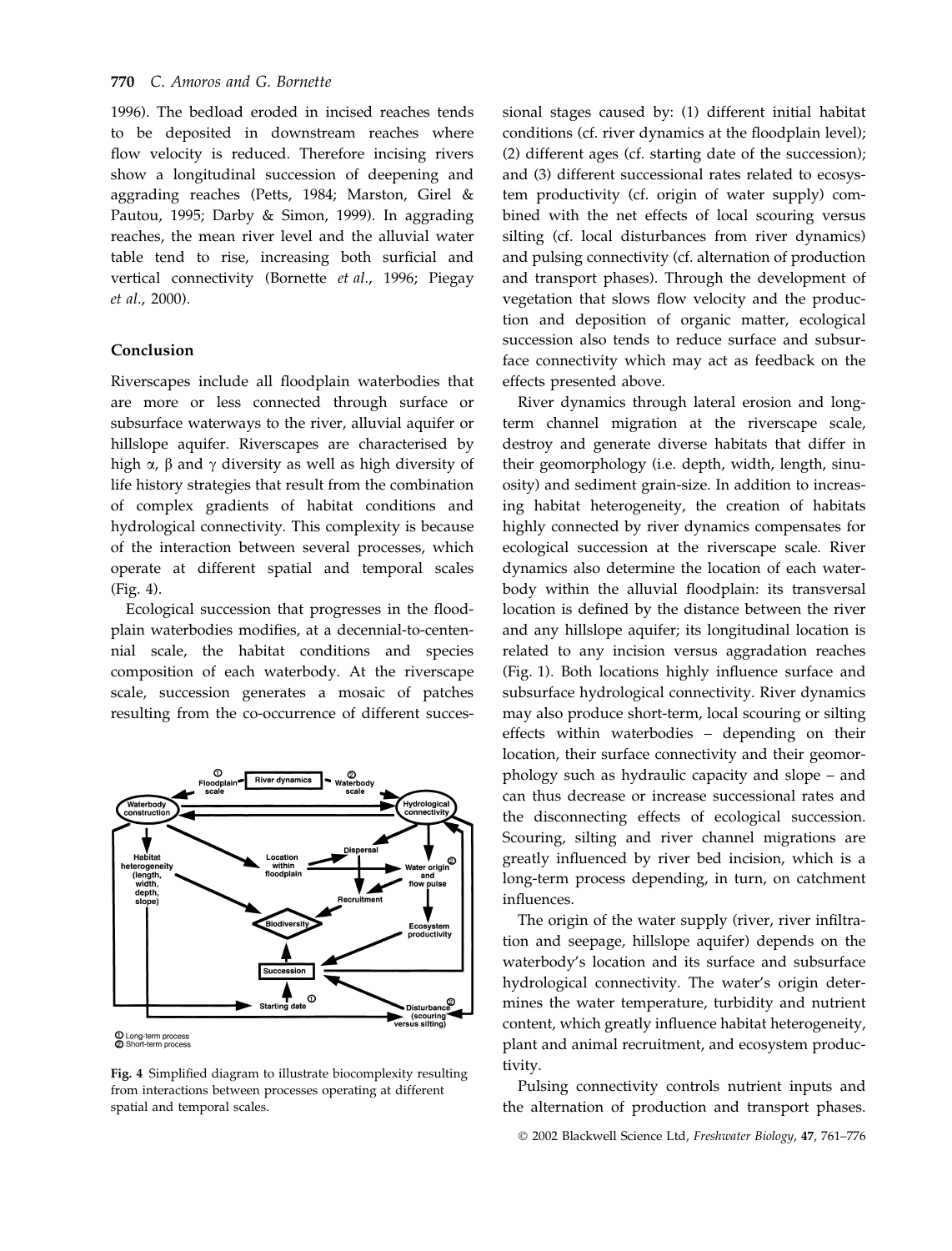The duration and timing of each phase is important, not only for ecosystem productivity, but also for species recruitment, which is related to thermal seasonality. Pulsing connectivity depends on the hydrological regime of the river, which is influenced by processes operating on the catchment scale, and by the local topography and sediment porosity. In the long term, pulsing connectivity is also influenced by river bed incision.

Anthropogenic impacts, including the alteration of natural flow pulses, channelisation, dredging, artificial levee construction and groundwater abstraction, reduce spatial heterogeneity as well as hydrological dynamics. Moreover, because embankments block river dynamics and impede lateral erosion (Bravard et al., 1986; Amoros et al., 1987a), the decline in connectivity resulting from ecological succession can no longer be compensated for by river dynamics.

Because the diversity of each taxonomic group peaks at a different position on the connectivity gradient, riverscape management and restoration strategies should not focus on a single taxonomic group, a single hierarchical level of diversity, or a single degree of connectivity, but instead on sustaining or restoring the hydro-geomorphological dynamics in order to increase spatio-temporal heterogeneity. Riverscape management and restoration strategies should be process-oriented and embedded within a holistic framework that takes into account the driving processes and their interactions, that operate at different spatial and temporal states.

### Acknowledgments

We gratefully acknowledge M.F. Arens for searching and sorting the bibliographical information, N. Lyvet for drawing the figures, P. Hulmes for linguistic assistance and two anonymous reviewers for their improving remarks on a previous version of the manuscript.

#### References

- Amoros C. & Roux A.L. (1988) Interaction between water bodies within the floodplain of large rivers: function and development of connectivity. Münstersche Geographische Arbeiten, 29, 125–130.
- Amoros C. & Bornette G. (1999) Antagonistic and cumulative effects of connectivity: a predictive model

based on aquatic vegetation in riverine wetlands. Archiv für Hydrobiologie Supplementband, 115, 311–327.

- Amoros C., Gibert J. & Greenwood M.T. (1996) Interactions between units of the fluvial hydrosystem. In: Fluvial Hydrosystems (Eds G.E. Petts & C. Amoros), pp. 184–210. Chapman & Hall, London.
- Amoros C., Rostan J.C., Pautou G. & Bravard J.P. (1987a) The reversible process concept applied to the environmental management of large river systems. Environmental Management, 11, 607–617.
- Amoros C., Roux A.L., Reygrobellet J.L., Bravard J.P. & Pautou G. (1987b) A method for applied ecological studies of fluvial hydrosystems. Regulated Rivers: Research and Management, 1, 17–36.
- Babinski Z. (1992) Hydromorphological consequences of regulating the Lower Vistula, Poland. Regulated Rivers: Research and Management, 7, 337–348.
- Baker J.A., Killgore K.J. & Kasul R.L. (1991) Aquatic habitats and fish communities in the lower Mississippi River. Aquatic Sciences, 3, 313–356.
- Balon E.K. (1985) Additions and amendments to the classification of reproductive styles in fishes. In: Histories of Fishes: New Developmental, Ecological and Evolutionary Perspectives (Ed. E.K. Balon), pp. 59–72. W. Junk Publishers, Dordrecht, The Netherlands.
- Barko J.W. & Smart R.M. (1986) Sediment-related mechanisms of growth limitation in submerged macrophytes. Ecology, 67, 1328–1340.
- Barrat-Segretain M.H. (1996) Germination and colonisation dynamics of Nuphar lutea (L.) Sm. in a former river channel. Aquatic Botany, 55, 31–38.
- Bodie J.R., Semlitsch R.D. & Renken R.B. (2000) Diversity and structure of turtle assemblages: associations with wetland characters across a floodplain landscape. Ecography, 23, 444–456.
- Bornette G. & Amoros C. (1991) Aquatic vegetation and hydrology of a braided river floodplain. Journal of Vegetation Science, 2, 497–512.
- Bornette G. & Heiler G. (1994) Environmental and biological responses of former channels to river incision: a diachronic study on the Upper Rhône River. Regulated Rivers: Research and Management, 9, 79–92.
- Bornette G. & Amoros C. (1996) Disturbance regimes and vegetation dynamics: role of floods in riverine wetlands. Journal of Vegetation Science, 7, 615–622.
- Bornette G., Amoros C. & Rostan J.C. (1996) River incision and vegetation dynamics in cut-off channels. Aquatic Sciences, 58, 31–51.
- Bornette G., Amoros C. & Lamouroux N. (1998) Aquatic plant diversity in riverine wetlands: the role of connectivity. Freshwater Biology, 39, 267–283.

Ó 2002 Blackwell Science Ltd, Freshwater Biology, 47, 761–776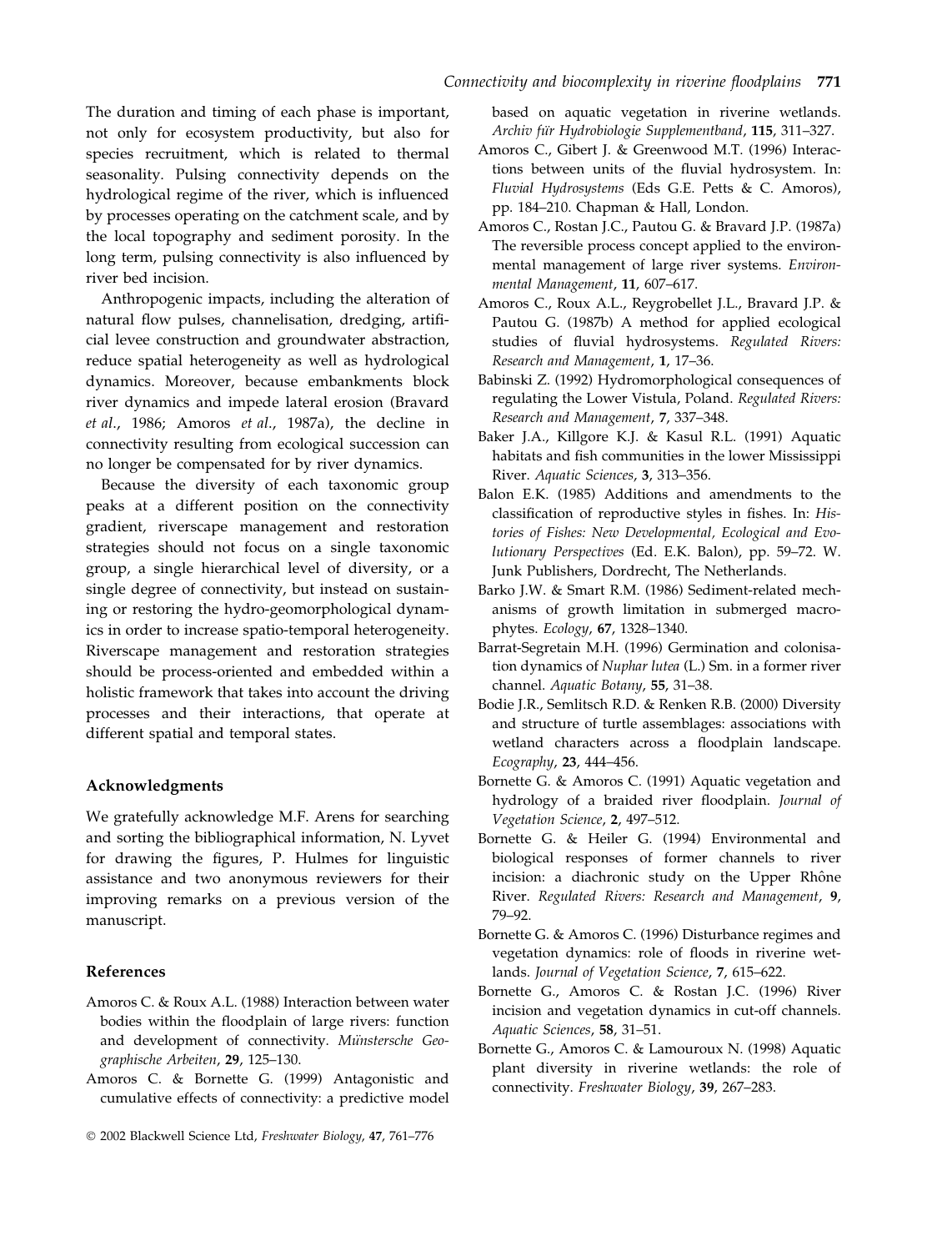#### 772 C. Amoros and G. Bornette

- Bornette G., Piégay H., Citterio A., Amoros C. & Godreau V. (2001) Aquatic plant diversity in four river floodplains: a comparison at two hierarchical levels. Biodiversity and Conservation (in press).
- Bravard J.P., Amoros C. & Pautou G. (1986) Impacts of civil engineering works on the succession of communities in a fluvial system: a methodological and predictive approach applied to a section of the Upper Rhône River. Oikos, 47, 92-111.
- Bravard J.P., Amoros C., Pautou G., Bornette G., Bournaud M., Creuzé des Châtelliers M., Gibert J., Peiry J.L., Perrin J.F. & Tachet H. (1997) River incision in southeast France: morphological phenomena and ecological impacts. Regulated Rivers: Research and Management, 13, 75–90.
- Brock T.C.M., Van der Velde G. & Van de Steeg H.M. (1987) The effects of extreme water level fluctuations on the wetland vegetation of a nymphaeid-dominated oxbow lake in the Netherlands. Archiv für Hydrobiologie, 27, 57–73.
- Caley M.J. & Schluter D. (1997) The relationship between local and regional diversity. Ecology, 78, 70–80.
- Carbiener R., Tremolières M., Mercier J.L. & Ortscheit A. (1990) Aquatic macrophyte communities as bio-indicators of eutrophication in calcareous oligosaprobe stream waters (Upper Rhine plain, Alsace). Vegetation, 86, 71–88.
- Castella E., Richardot-Coulet M., Roux C. & Richoux P. (1991) Aquatic macroinvertebrate assemblages of two contrasting floodplains: the Rhône and Ain Rivers. Regulated Rivers: Research and Management, 6, 289–300.
- Cellot B., Mouillot F. & Henry C.P. (1998) Flood drift and propagule bank of aquatic macrophytes in a riverine wetland. Journal of Vegetation Science, 9, 631–640.
- Chwala E. & Waringer J. (1996) Association patterns and habitat selection of dragonflies (Insecta: Odonata) at different types of Danubian backwaters at Vienna, Austria. Archiv für Hydrobiologie Supplementband, 115, 45–60.
- Connell J.H. (1978) Diversity in tropical rain forests and coral reefs. Science, 199, 1302–1310.
- Coops H. & Van der Velde G. (1995) Seed dispersal, germination and seedling growth of six helophyte species in relation to water-level zonation. Freshwater Biology, 34, 13–20.
- Copp G.H. (1989) The habitat diversity and fish reproductive function of floodplain ecosystems. Environmental Biology of Fishes, 26, 1–27.
- Copp G.H., Guti G., Rovny B. & Cerny J. (1994) Hierarchical analysis of habitat use by 0+ juvenile fish in Hungarian/Slovak floodplain of the Danube River. Environmental Biology of Fishes, 40, 329–348.
- Danielopol D. & Marmonier P. (1992) Aspects of research on groundwater along the Rhône, Rhine and Danube. Regulated Rivers: Research and Management, 7, 5–16.
- Darby S. & Simon A. (eds.) (1999) Incised River Channels. John Wiley & Sons, Chichester, UK.
- Dole-Olivier M.J. (1998) Surfacewater–groundwater large exchanges in three dimensions on a backwater of the Rhône River. Freshwater Biology, 40, 93-109.
- Drago E.C. (1976) Origen y clasificacion de ambientes leneticos en llanuras alluviales. Revista de la Asociacion de Ciencias Naturales Argentina, 7, 123–137.
- Erskine W.D. (1992) Channel response to large-scale river training works: Hunter River, Australia. Regulated Rivers: Research and Management, 7, 261–278.
- Ertl M. (1985) The effect of the hydrological regime on the primary production in the main stream and the side arms of the River Danube. Archiv für Hydrobiologie Supplementband, 68, 139–148.
- Fisher T.R. (1979) Plankton and primary production in aquatic systems of the central Amazon Basin. Comparative Biochemistry and Physiology, 62A, 31–38.
- Foeckler F., Diepolder U. & Deichner O. (1991) Water mollusc communities and bioindication of Lower Salzach floodplain waters. Regulated Rivers: Research and Management, 6, 301–312.
- Forsberg B.R., Devol A.H., Richey J.E., Martinelli L.A. & Dos Santos H. (1988) Factors controlling nutrient concentrations in Amazon floodplain lakes. Limnology and Oceanography, 33, 41–56.
- Frissell C.A., Liss W.J., Warren C.E. & Hurley M.D. (1986) A hierarchical framework for stream habitat classification: viewing streams in a watershed context. Environmental Management, 10, 199–214.
- Furch K. & Junk W.J. (1993) Seasonal nutrient dynamics in an Amazonian floodplain lake. Archiv für Hydrobiologie, 128, 277–285.
- Galat D.L., Kubisiak J.F., Hooker J.B. & Sowa L.M. (1997) Geomorphology, distribution and connectivity of lower Missouri River floodplain waterbodies scoured by the flood of 1993. Verhandlungen der Internationalen Vereiningung für Theoretische und Angewandte Limnologie, 26, 869–878.
- Galay V.J. (1983) Causes of river bed degradation. Water Resources Research, 19, 1057–1090.
- Gozlan R.E., Mastrorillo S., Dauba F., Tourenq J.N. & Copp G.H. (1998) Multi-scale analysis of habitat use during late summer for 0+ fishes in the River Garonne (France). Aquatic Sciences, 60, 99–117.
- Grubb P.J. (1977) The maintenance of species-richness in plant communities: the importance of the regeneration niche. Biological Reviews, 52, 107–145.

Ó 2002 Blackwell Science Ltd, Freshwater Biology, 47, 761–776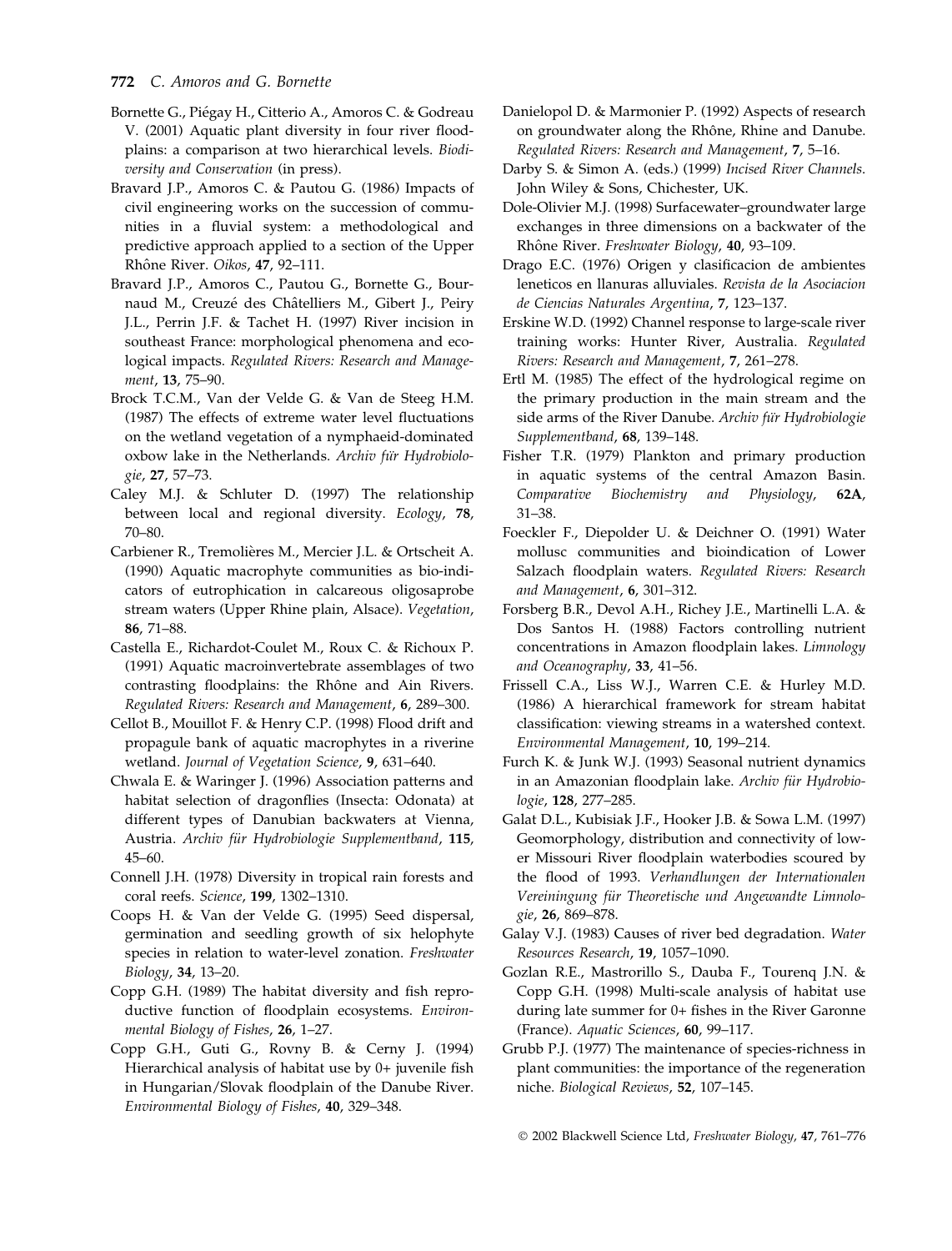- Hamilton S.K. & Lewis W.M. Jr (1987) Causes of seasonality in the chemistry of a lake on the Orinoco River floodplain, Venezuela. Limnology and Oceanography, 32, 1277–1290.
- Harrison S., Ross S.J. & Lawton J.H. (1992) Beta diversity on geographic gradients in Britain. Journal of Animal Ecology, 61, 151–158.
- Heiler G., Hein T., Schiemer F. & Bornette G. (1995) Hydrological connectivity and flood pulses as the control aspects for the integrity of a river-floodplain system. Regulated Rivers: Research and Management, 11, 351–361.
- Hein T., Baranzi C., Heiler G., Holarek C., Riedler P. & Schiemer F. (1999) Hydrology as a major factor determining plankton development in two floodplain segments and the River Danube, Austria. Archiv für Hydrobiologie, 115, 439–452.
- Hein T., Schagerl M., Heiler G. & Schiemer F. (1996) Chlorophyll-a and hydrochemical dynamics in a backwater system of the Danube, controlled by hydrology. Archiv für Hydrobiologie, 113, 463-470.
- Henry C.P., Bornette G. & Amoros C. (1994) Differential effects of floods on the aquatic vegetation of braided channels of the Rhône River. Journal of the North American Benthological Society, 13, 439–467.
- Hough R.A., Fornwall M.D., Negele B.J., Thompson R.L. & Putt D.A. (1989) Plant community dynamics in a chain of lakes: principal factors in the decline of rooted macrophytes with eutrophication. Hydrobiologia, 173, 199–217.
- Huston M. (1979) A general hypothesis of species diversity. American Naturalist, 113, 81–101.
- Johannson M.E. (1993) Factors controlling the population dynamics of the clonal helophyte Ranunculus lingua. Journal of Vegetation Science, 4, 621–632.
- Johannson M.E. & Nilsson C. (1993) Hydrochory, population dynamics and distribution of the clonal aquatic plant Ranunculus lingua. Journal of Ecology, 81, 81-91.
- Jongman R.H.G. (1992) Vegetation, river management and land use in the Dutch Rhine floodplain. Regulated Rivers: Research and Management, 7, 279–289.
- Juget J., Amoros C., Gamulin D., Reygrobellet J.L., Richardot M., Richoux P. & Roux C. (1976) Structure et fonctionnement des écosystèmes du Haut-Rhône français. II. Etude hydrologique et écologique de quelques bras morts. Premiers résultats. Bulletin D'ecologie, 7, 479–492.
- Juget J., Yi B.J., Roux C., Richoux P., Richardot-Coulet M., Reygrobellet J.L. & Amoros C. (1979) Structure et fonctionnement des écosystèmes du Haut-Rhône français. VII. Le complexe hydrographique de la lône des Pêcheurs (un ancien méandre du Rhône). Schweizerische Zeitschrift für Hydrologie, 41, 395-417.
- Ó 2002 Blackwell Science Ltd, Freshwater Biology, 47, 761–776
- Jungwirth M., Muhar S. & Schmutz S. (2000) Fundamentals of fish ecological integrity and their relation to the extended serial discontinuity concept. Hydrobiologia, 422–423, 85–97.
- Junk W.J. (1999) The flood pulse concept of large rivers: learning from the tropics. Archiv für Hydrobiologie, Supplementband, 115, 261–280.
- Junk W.J., Bayley P.B. & Sparks R.E. (1989) The flood pulse concept in river-floodpla systems. Canadian Special Publications of Fisheries and Aquatric Sciences, 106, 110–127.
- Kalliola R. & Puhakka M. (1988) River dynamics and vegetation mosaicism: a case study of the River Kamajohka, northernmost Finland. Journal of Biogeography, 17, 703–719.
- Kalliola R., Salo J., Puhakka M. & Rajasilta M. (1991) New site formation and colonizing vegetation in primary succession on the western Amazon floodplains. Journal of Ecology, 79, 877–901.
- Klein J.P. & Carbiener R. (1988) Effets des crues de l'Ill sur les phytocenoses aquatiques de deux rivières phre´atiques du secteur de Benfeld et d'Erstein: la Lutter et le Bronnwasser. Intérêt des plantes aquatiques comme bioindicateurs d'eutrophisation. Bulletin de l'Association Philomatique d'Alsace-Lorraine, 24, 3–34.
- Klein J.P., Robach F., Vanderpoorten A. & Trémolières M. (1995) Spatio-temporal aquatic vegetation patterns in former channels in relation to their isolation from the river Rhine (eastern France). Acta Botanica Gallica, 142, 601–616.
- Knowlton M.F. & Jones J.R. (1997) Trophic status of Missouri River floodplain lakes in relation to basin type and connectivity. Wetlands, 17, 468–475.
- Köhler J. (1994) Origin and succession of phytoplankton in a river-lake system (Spree, Germany). Hydrobiologia, 289, 73–85.
- Kohler A. & Schiele S. (1985) Veränderungen von Flora und Vegetation in den kalkreichen Fliessgewässern der Friedberger Au (bei Augsburg) von 1972 bis 1982 unter veränderten Belastungsbedingungen. Archiv für Hydrobiologie, 103, 137–199.
- Lloyd L.N. & Walker K.F. (1986) Distribution and conservation status of small freshwater fish in the river Murray, South Australia. Transactions of the Royal Society of South Australia, 110, 49–57.
- Malanson G.P. (1993) Riparian Landscapes. Cambridge University Press, Cambridge, UK.
- Malard F., Tockner K. & Ward J.V. (2000) Physicochemical heterogeneity in a glacial riverscape. Landscape Ecology, 15, 679–695.
- Marston R.A., Girel J., Pautou G., Piegay H., Bravard J.P. & Arneson C. (1995) Channel metamorphosis,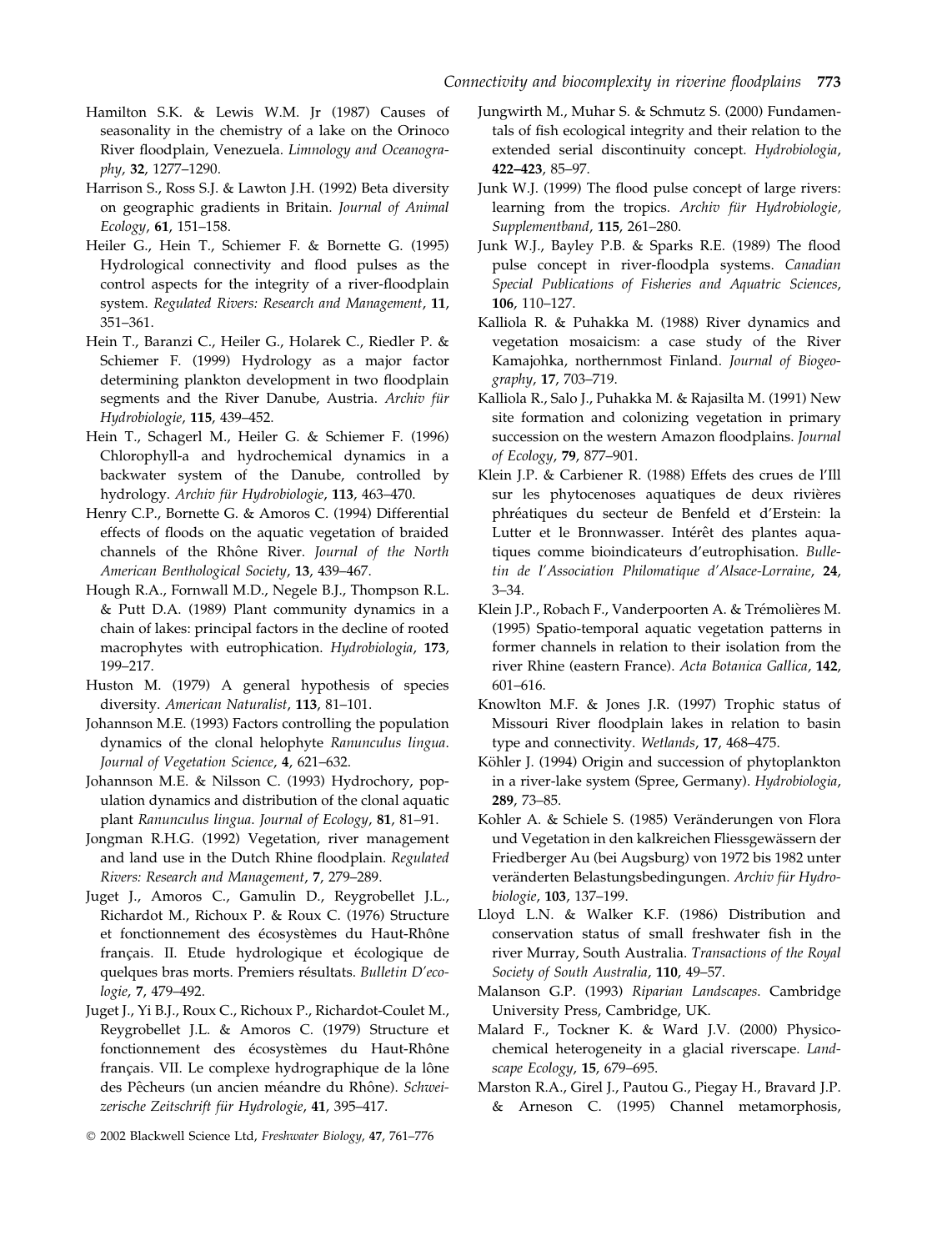floodplain disturbance, and vegetation development: Ain River, France. Geomorphology, 13, 121–131.

- Martinet F., Juget J. & Riera P. (1993) Carbon fluxes across water, sediment and benthos along a gradient of disturbance intensity, adaptative responses of the sediment feeders. Archiv für Hydrobiologie, 127, 19–56.
- Moog O., Humpesch U.H. & Konar M. (1995) The distribution of benthic invertebrates along the Austrian stretch of the River Danube and its relevance as an indicator of zoogeographical and water quality parameters. Archiv für Hydrobiologie Supplementband, 101, 121–213.
- Morand A. & Joly P. (1995) Habitat variability and space utilization by the amphibian communities of the French Upper-Rhône floodplain. Hydrobiologia, 300/ 301, 249–257.
- Mosley M.P. (1983) Variability of water temperature in the braided Ashley and Rakaia rivers. New Zealand Journal of Marine and Freshwater Research, 17, 331–342.
- Muhar S. (1996) Habitat improvement of Austrian rivers with regard to different scales. Regulated Rivers: Research and Management, 12, 471–482.
- Nicolas Y. & Pont D. (1997) Hydrosedimentary classification of natural and engineered backwaters of a large river, the Lower Rhône: possible applications for the maintenance of high fish biodiversity. Regulated Rivers: Research and Management, 13, 417–431.
- Nilsson C., Gardfjell M. & Grelsson G. (1991) Importance of hydrochory in structuring plant communities along rivers. Canadian Journal of Botany, 69, 2631–2633.
- Obrdlik P. & Fuchs U. (1991) Surface water connection and the macrozoobenthos of two types of floodplains on the Upper Rhine. Regulated Rivers: Research and Management, 6, 279–288.
- Persat H., Olivier J.M. & Pont D. (1994) Theoretical habitat templets, species traits, and species richness: fish in the Upper Rhône River and its floodplain. Freshwater Biology, 31, 439–454.
- Petts G.E. (1984) Impounded Rivers. Perspectives for Ecological Management. John Wiley & Sons, Chichester, UK.
- Petts G.E. & Amoros C. (Eds.) (1996) Fluvial Hydrosystems, 322 p. Chapman & Hall, London, UK.
- Petts G.E., Moller H. & Roux A.L. (Eds) (1989) Historical Change of Large Alluvial Rivers. John Wiley & Sons, Chichester, UK.
- Phillips G.L., Eminson D. & Moss B. (1978) A mechanism to account for macrophyte decline in progressively eutrophical freshwaters. Aquatic Botany, 4, 103–126.
- Piegay H., Bornette G., Citterio A., Herouin E., Moulin B. & Stratiotis C. (2000) Channel instability as a control factor of silting dynamics and vegetation pattern

within perifluvial aquatic zones. Hydrological Processes, 14, 3011–3029.

- Poff N.L. & Ward J.V. (1990) Physical habitat template of lotic systems: recovery in the context of historical pattern of spatiotemporal heterogeneity. Environmental Management, 14, 629–645.
- Riedler P. & Schagerl M. (1998) Pelagic primary production and related parameters in the River Danube near Vienna (Austria). Archiv für Hydrobiologie Supplementband, 115, 139–151.
- Robach F., Eglin I. & Trémolières M. (1993) Efficacités comparées des processus naturels d'épuration des eaux de surface: unités fonctionnelles lotiques connectées au Rhin (système Ile de Rhinau, France). Hydroécologie Appliquée, 5, 45–75.
- Robach F., Eglin I. & Trémolières M. (1997) Species richness of aquatic macrophytes in former channels connected to a river: a comparison between two fluvial hydrosystems differing in their regime and regulation. Global Ecology and Biogeography Letters, 6, 267–274.
- Roberts J. & Ludwig J.A. (1991) Riparian vegetation along current-exposure gradients in floodplain wetlands of the River Murray, Australia. Journal of Ecology, 79, 117–127.
- Rostan J.C., Amoros C. & Juget J. (1987) The organic content of the surficial sediment: a method for the study of ecosystems development in abandoned river channels. Hydrobiologia, 148, 45–62.
- Roux A.L. & Copp G.H. (1996) Fish populations in rivers. In: Fluvial Hydrosystems (Eds G.E. Petts & C. Amoros), pp. 167–183. Chapman & Hall, London, UK.
- Rybichi N.B. & Carter V. (1986) Effect of sediment depth and sediment type on the survival of Vallesneria americana Michx. grown from tubers. Aquatic Botany, 24, 233–240.
- Salo J., Kalliola R., Hakkinen I., Makinen Y., Niemela P., Puhakka M. & Coley P.D. (1986) River dynamics and the diversity of Amazon lowland forest. Nature, 322, 254–258.
- Schiemer F. (2000) Fish as indicators for the assessment of the ecological integrity of large rivers. Hydrobiologia, 422/423, 271–278.
- Schiemer F., Baumgartner C. & Tockner K. (1999) Restoration of floodplain rivers: the Danube restoration project. Regulated Rivers: Research and Management, 15, 231–244.
- Schiemer F. & Waidbacher H. (1992) Strategies of conservation of a Danubian fish fauna. In: River Conservation and Management (Eds P.J. Boon, P. Calow & G.E. Petts), pp. 363–382. John Wiley & Sons, Chichester, UK.

Ó 2002 Blackwell Science Ltd, Freshwater Biology, 47, 761–776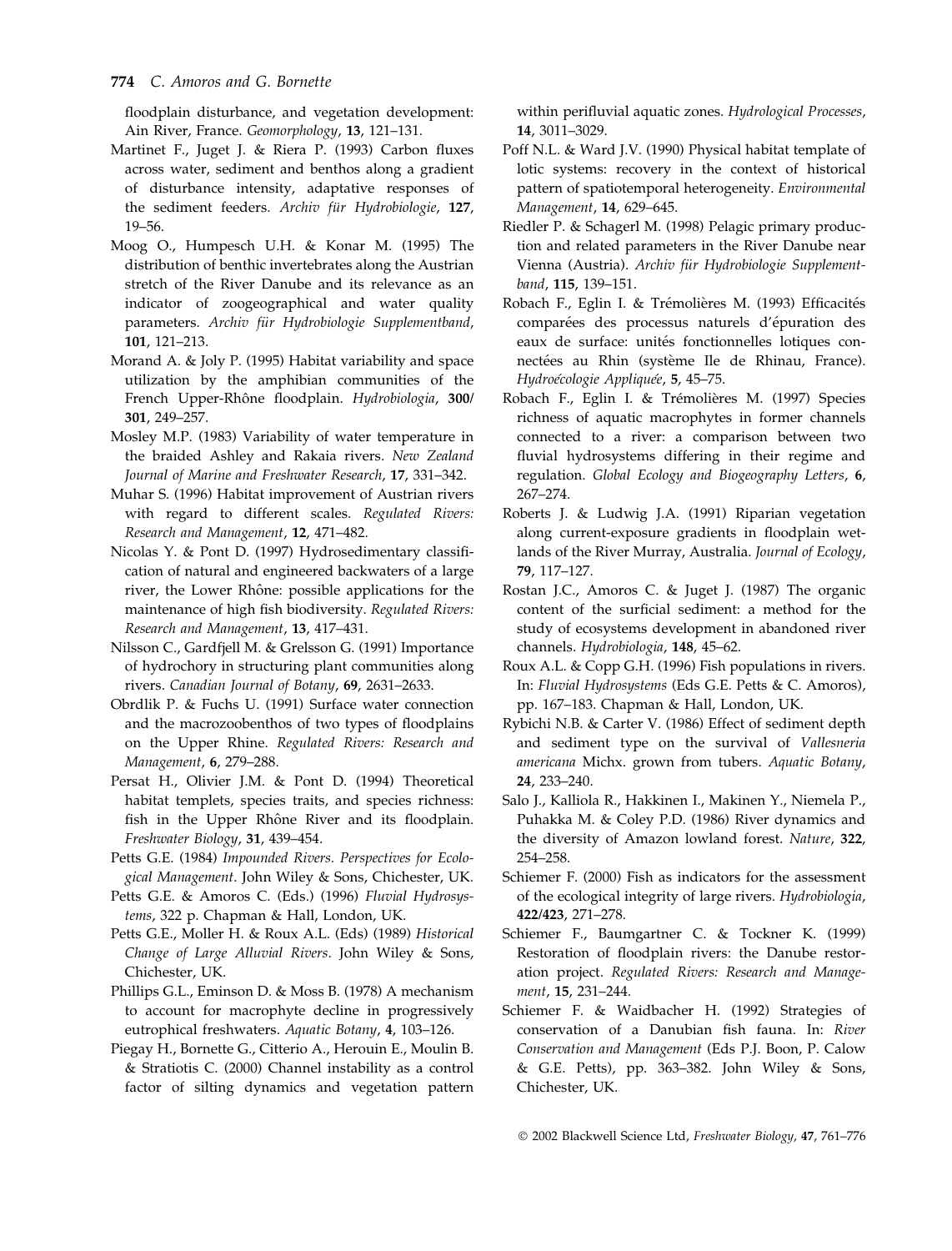- Schmutz S. & Jungwirth M. (1999) Fish as indicators of large river connectivity: the Danube and its tributaries. Archiv für Hydrobiologie Supplementband, 115, 329–348.
- Schwarz W.L., Malanson G.P. & Weirich F.H. (1996) Effect of landscape position on the sediment chemistry of abandoned-channel wetlands. Landscape Ecology, 11, 27–38.
- Sedell J.R. & Froggatt J.L. (1984) Importance of streamside forests to large rivers: the isolation of the Willamette River, Oregon, U.S.A., from its floodplain by snagging and streamside forest removal. Verhandlungen der Internationalen Vereiningung für Theoretische und Angewandte Limnologie, 22, 1828–1834.
- Sedell J.R., Reeves G.H., Hauer F.R., Stanford J.A. & Hawkins C.P. (1990) Role of refugia in recovery from disturbances: modern fragmented and disconnected river systems. Environmental Management, 14, 711–724.
- Seger D.R. & Bryan C.F. (1981) Temporal and spatial distribution of phytoplankton in lower Atchafalaya River Basin, Louisiana. In: Proceedings of Warmwater Streams Symposium (Ed. L.A. Krumholz), pp. 91–101. Allen Press, Lawrence, U.S.A.
- Sempeski P. & Gaudin P. (1995a) Habitat selection by grayling. I. Spawning habitats. Journal of Fish Biology, 47, 256–265.
- Sempeski P. & Gaudin P. (1995b) Habitat selection by grayling. II. Preliminary results on larval and juvenile daytime habitats. Journal of Fish Biology, 47, 345–349.
- Sempeski P. & Gaudin P. (1995c) Size-related changes in diel distribution of young grayling (Thymallus thymallus). Canadian Journal of Fisheries and Aquatic Sciences, 52, 1842–1848.
- Shields F.D. & Abt S.R. (1989) Sediment deposition in cutoff meander bends and implications for effective management. Regulated Rivers: Research and Management, 4, 381–396.
- Sparks R.E., Bayley P.B., Kohler S.L. & Osborne L.L. (1990) Disturbance and recovery of large floodplain rivers. Environmental Management, 14, 699–709.
- Stanford J.A. & Ward J.V. (1993) An ecosystem perspective of alluvial rivers: connectivity and the hyporheic corridor concept. Journal of the North American Benthological Society, 12, 48–60.
- Tockner K. & Bretschko G. (1996) Spatial distribution of particulate organic matter (POM) and benthic invertebrates in a river-floodplain transect (Danube, Austria): the importance of hydrological connectivity. Archiv für Hydrobiologie Supplementband, 115, 11–27.
- Tockner K., Schiemer F. & Ward J.V. (1998) Conservation by restoration: the management concept for a riverfloodplain system on the Danube River in Austria. Aquatic Conservation, 8, 71–86.

- Tockner K., Pennetzdorfer D., Reiner N., Schiemer F. & Ward J.V. (1999a) Hydrological connectivity, and the exchange of organic matter and nutrients in a dynamic river-floodplain system (Danube, Austria). Freshwater Biology, 41, 521–535.
- Tockner K., Schiemer F., Baumgartner C., Kum G., Weigand E., Zweimüller I. & Ward J.V. (1999b) The Danube restoration project: species diversity patterns across connectivity gradients in the floodplain system. Regulated Rivers: Research and Management, 15, 245–258.
- Tockner K., Malard F. & Ward J.V. (2000) An extension of the flood pulse concept. Hydrological Processes, 14, 2861–2883.
- Trémolières M., Eglin I., Roeck U. & Carbiener R. (1993) The exchange process between river and groundwater on the Central Alsace floodplain (Eastern France). I. The case of a canalised river. Hydrobiologia, 254, 133– 148.
- Van den Brink F.W.B., De Leuw J.P.H.M., Van der Velde G. & Verheggen G.M. (1993) Impact of hydrology on the chemistry and phytoplankton development in floodplain lakes along the Lower Rhine and Meuse. Biogeochemistry, 19, 103–128.
- Van den Brink F.W.B., Van der Velde G., Buijse A.D. & Klink A.G. (1996) Biodiversity of the Lower Rhine and Meuse river-floodplains: its significance for ecological management. Netherlands Journal of Ecology, 30, 129–149.
- Van der Valk A.G. & Bliss L.C. (1971) Hydrarch succession and net primary production of oxbow lakes in Central Alberta. Canadian Journal of Botany, 49, 1177–1199.
- Vanderpoorten A. & Klein J.P. (1999) A comparative study of the hydrophyte flora from the Alpine Rhine to the Middle Rhine. Application to the conservation of the Upper Rhine aquatic ecosystems. Biology and Conservation, 87, 163–172.
- Vannote R.L., Minshall G.W., Cummins K.W., Sedell J.R. & Cushing C.E. (1980) The river continuum concept. Canadian Journal of Fisheries and Aquatic Sciences, 37, 130–137.
- Ward J.V. (1989) The four-dimensional nature of lotic ecosystems. Journal of the North American Benthological Society, 8, 2–8.
- Ward J.V. (1998) Riverine landscapes, biodiversity patterns, disturbance regimes, and aquatic conservation. Biology and Conservation, 83, 269–278.
- Ward J.V. & Stanford J.A. (1995a) The serial discontinuity concept: extending the model to floodplain rivers. Regulated Rivers: Research and Management, 10, 159–168.
- Ward J.V. & Stanford J.A. (1995b) Ecological connectivity in alluvial river ecosystems and its disruption by flow